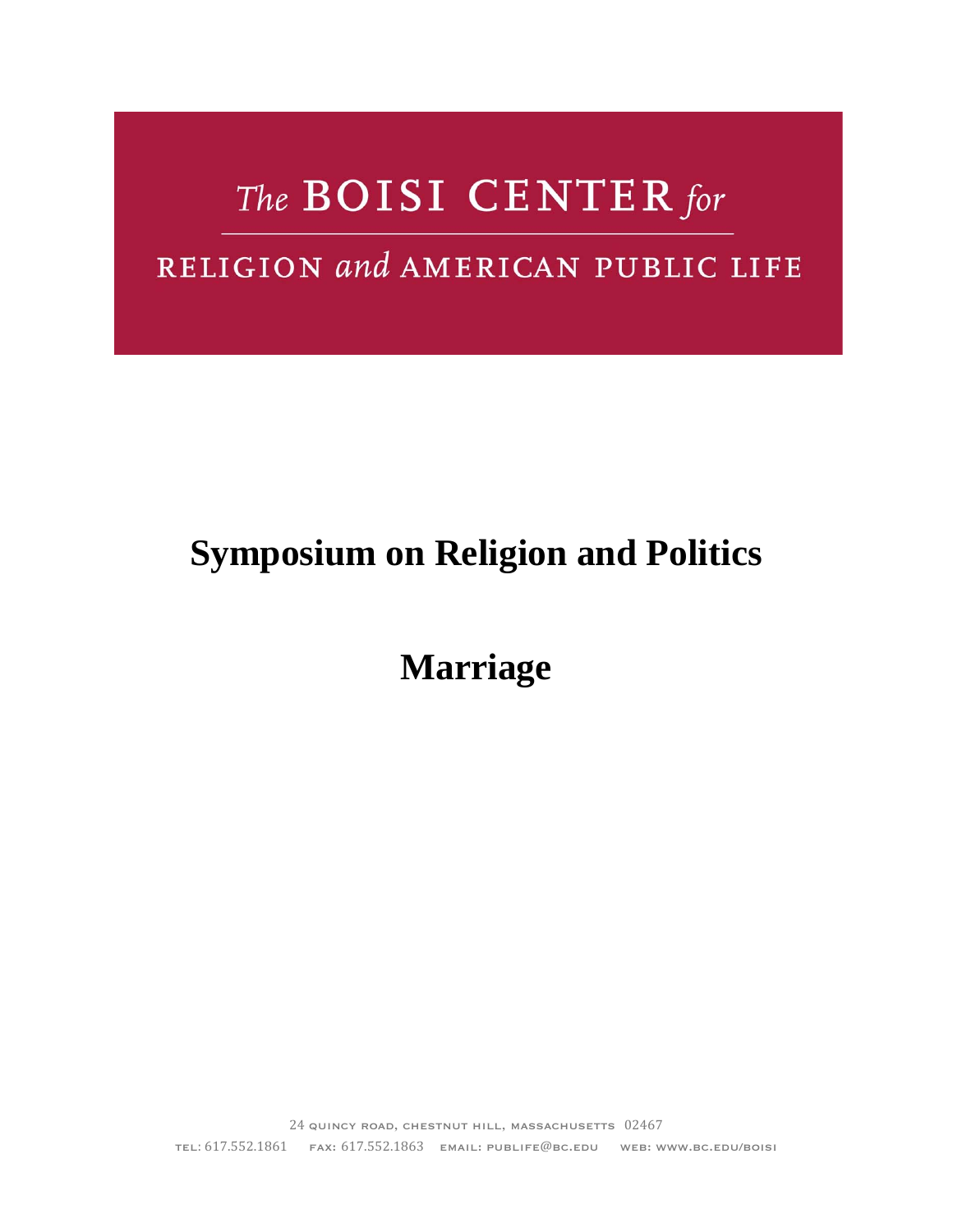

## **BOSTON COLLEGE**

BOISI CENTER FOR RELIGION AND AMERICAN PUBLIC LIFE

### **Symposium on Religion and Politics**

### **Marriage**

Table of Contents:

| <b>Goodridge v. Department of Public Health (2003)</b><br>(Intro, Part III, Part IV) |    |
|--------------------------------------------------------------------------------------|----|
| <b>Goodridge v. Department of Public Health (2003)</b><br>(Dissent, Justice Spina)   | 13 |
| <b>Defense of Marriage Act</b> (1996)                                                | 17 |
| <b>House Report 104-664</b> (1996)<br>(Section V)                                    | 19 |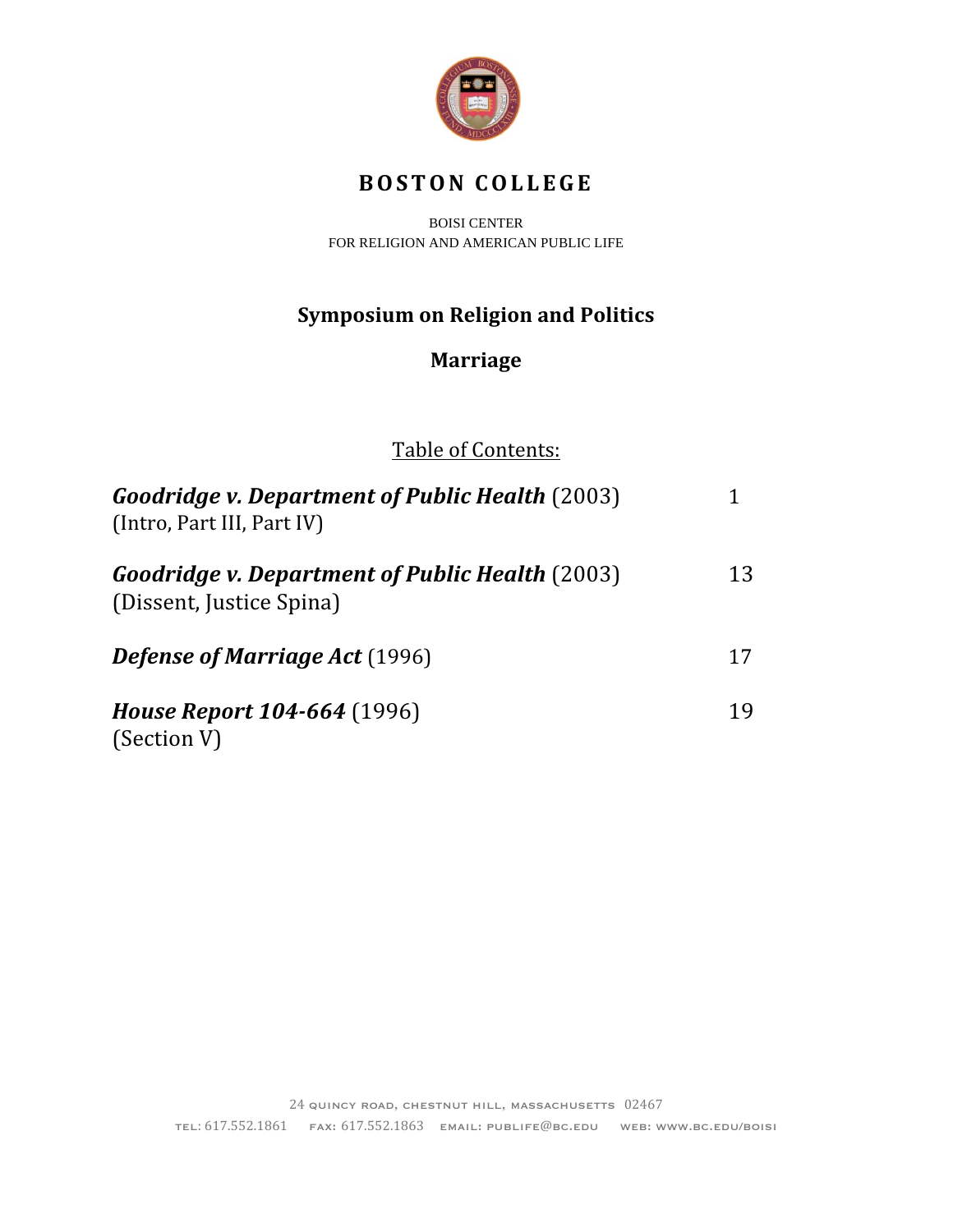#### **GOODRIDGE v. DEPARTMENT OF PUBLIC HEALTH Hillary GOODRIDGE & others v. DEPARTMENT OF PUBLIC HEALTH & another. -- November 18, 2003**

Present: MARSHALL, C.J., GREANEY, IRELAND, SPINA, COWIN, SOSMAN, & CORDY, JJ.

Marriage is a vital social institution. The exclusive commitment of two individuals to each other nurtures love and mutual support; it brings stability to our society. For those who choose to marry, and for their children, marriage provides an abundance of legal, financial, and social benefits. In return it imposes weighty legal, financial, and social obligations. The question before us is whether, consistent with the Massachusetts Constitution, the Commonwealth may deny the protections, benefits, and obligations conferred by civil marriage to two individuals of the same sex who wish to marry. We conclude that it may not. The Massachusetts Constitution affirms the dignity and equality of all individuals. It forbids the creation of second-class citizens. In reaching our conclusion we have given full deference to the arguments made by the Commonwealth. But it has failed to identify any constitutionally adequate reason for denying civil marriage to same-sex couples.

We are mindful that our decision marks a change in the history of our marriage law. Many people hold deep-seated religious, moral, and ethical convictions that marriage should be limited to the union of one man and one woman, and that homosexual conduct is immoral. Many hold equally strong religious, moral, and ethical convictions that same-sex couples are entitled to be married, and that homosexual persons should be treated no differently than their heterosexual neighbors. Neither view answers the question before us. Our concern is with the Massachusetts Constitution as a charter of governance for every person properly within its reach. "Our obligation is to define the liberty of all, not to mandate our own moral code." Lawrence v. Texas, 539 U.S. 558, ----, 123 S.Ct. 2472, 2480, 156 L.Ed.2d 508 (2003) (Lawrence ), quoting Planned Parenthood of Southeastern Pa. v. Casey, 505 U.S. 833, 850, 112 S.Ct. 2791, 120 L.Ed.2d 674 (1992).

Whether the Commonwealth may use its formidable regulatory authority to bar same-sex couples from civil marriage is a question not previously addressed by a Massachusetts appellate court.<sup>3</sup> It is a question the United States Supreme Court left open as a matter of Federal law in Lawrence, supra at 2484, where it was not an issue. There, the Court affirmed that the core concept of common human dignity protected by the Fourteenth Amendment to the United States Constitution precludes government intrusion into the deeply personal realms of consensual adult expressions of intimacy and one's choice of an intimate partner. The Court also reaffirmed the central role that decisions whether to marry or have children bear in shaping one's identity. Id. at 2481. The Massachusetts Constitution is, if anything, more protective of individual liberty and equality than the Federal Constitution; it may demand broader protection for fundamental rights; and it is less tolerant of government intrusion into the protected spheres of private life.

Barred access to the protections, benefits, and obligations of civil marriage, a person who enters into an intimate, exclusive union with another of the same sex is arbitrarily deprived of membership in one of our community's most rewarding and cherished institutions. That exclusion is incompatible with the constitutional principles of respect for individual autonomy and equality under law.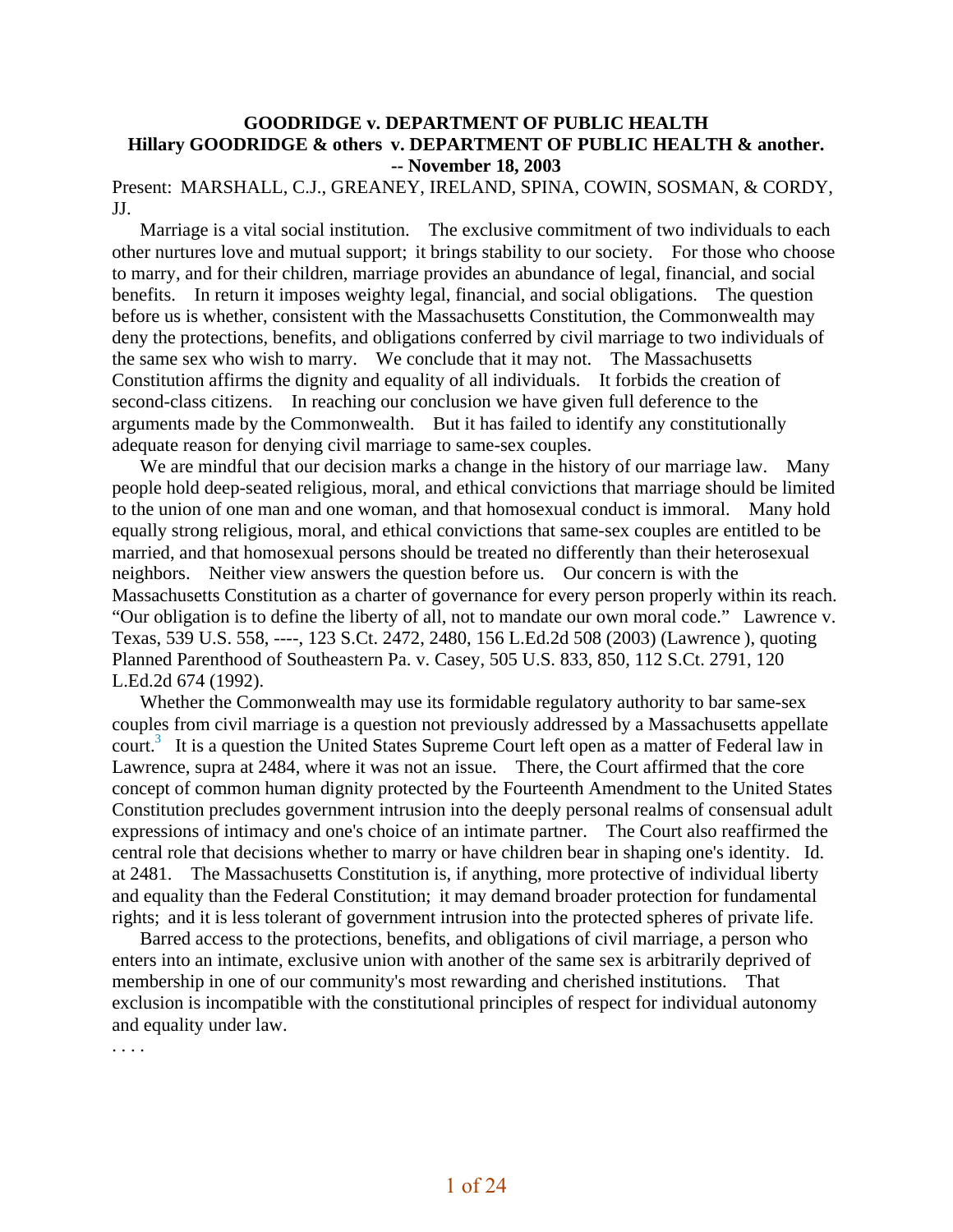#### III. A

The larger question is whether, as the department claims, government action that bars samesex couples from civil marriage constitutes a legitimate exercise of the State's authority to regulate conduct, or whether, as the plaintiffs claim, this categorical marriage exclusion violates the Massachusetts Constitution. We have recognized the long-standing statutory understanding, derived from the common law, that "marriage" means the lawful union of a woman and a man. But that history cannot and does not foreclose the constitutional question. The plaintiffs' claim that the marriage restriction violates the Massachusetts Constitution can be analyzed in two ways. Does it offend the Constitution's guarantees of equality before the law? Or do the liberty and due process provisions of the Massachusetts Constitution secure the plaintiffs' right to marry their chosen partner? In matters implicating marriage, family life, and the upbringing of children, the two constitutional concepts frequently overlap, as they do here. See, e.g., M.L.B. v. S.L.J., 519 U.S. 102, 120, 117 S.Ct. 555, 136 L.Ed.2d 473 (1996) (noting convergence of due process and equal protection principles in cases concerning parent-child relationships); Perez v. Sharp, 32 Cal.2d 711, 728, 198 P.2d 17 (1948) (analyzing statutory ban on interracial marriage as equal protection violation concerning regulation of fundamental right). See also Lawrence, supra at 2482 ("Equality of treatment and the due process right to demand respect for conduct protected by the substantive guarantee of liberty are linked in important respects, and a decision on the latter point advances both interests"); Bolling v. Sharpe, 347 U.S. 497, 74 S.Ct. 693, 98 L.Ed. 884 (1954) (racial segregation in District of Columbia public schools violates the due process clause of Fifth Amendment to United States Constitution), decided the same day as Brown v. Board of Educ. of Topeka, 347 U.S. 483, 74 S.Ct. 686, 98 L.Ed. 873 (1954) (holding that segregation of public schools in States violates equal protection clause of Fourteenth Amendment). Much of what we say concerning one standard applies to the other.

We begin by considering the nature of civil marriage itself. Simply put, the government creates civil marriage. In Massachusetts, civil marriage is, and since pre-Colonial days has been, precisely what its name implies: a wholly secular institution. See Commonwealth v. Munson, 127 Mass. 459, 460-466 (1879) (noting that "[i]n Massachusetts, from very early times, the requisites of a valid marriage have been regulated by statutes of the Colony, Province, and Commonwealth," and surveying marriage statutes from 1639 through 1834). No religious ceremony has ever been required to validate a Massachusetts marriage. Id.

 In a real sense, there are three partners to every civil marriage: two willing spouses and an approving State. See DeMatteo v. DeMatteo, 436 Mass. 18, 31, 762 N.E.2d 797 (2002) ("Marriage is not a mere contract between two parties but a legal status from which certain rights and obligations arise"); Smith v. Smith, 171 Mass. 404, 409, 50 N.E. 933 (1898) (on marriage, the parties "assume[ ] new relations to each other and to the State"). See also French v. McAnarney, 290 Mass. 544, 546, 195 N.E. 714 (1935). While only the parties can mutually assent to marriage, the terms of the marriage-who may marry and what obligations, benefits, and liabilities attach to civil marriage-are set by the Commonwealth. Conversely, while only the parties can agree to end the marriage (absent the death of one of them or a marriage void ab initio), the Commonwealth defines the exit terms. See G.L. c. 208.

 Civil marriage is created and regulated through exercise of the police power. See Commonwealth v. Stowell, 389 Mass. 171, 175, 449 N.E.2d 357 (1983) (regulation of marriage is properly within the scope of the police power). "Police power" (now more commonly termed the State's regulatory authority) is an old-fashioned term for the Commonwealth's lawmaking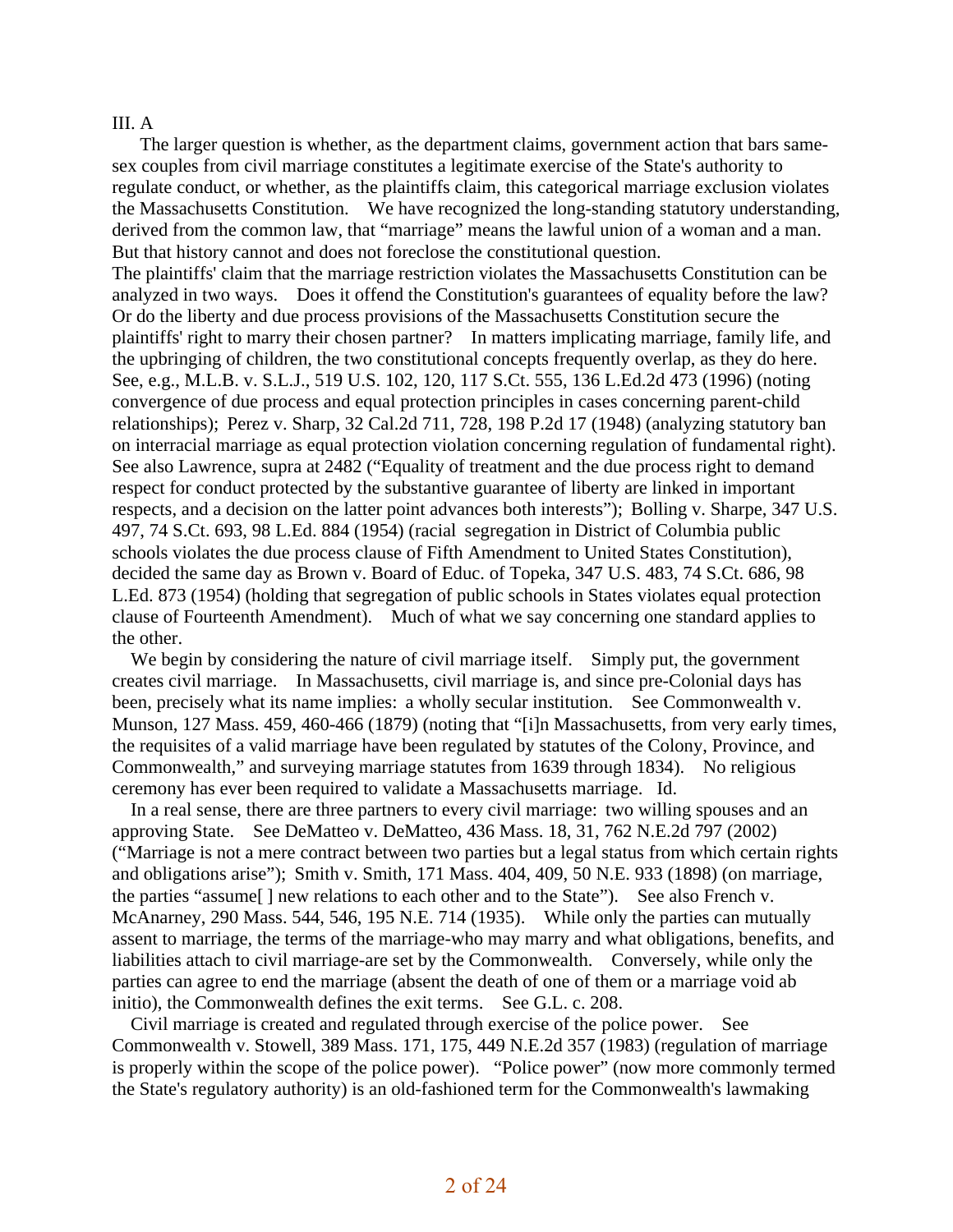authority, as bounded by the liberty and equality guarantees of the MassachusettsConstitution and its express delegation of power from the people to their government. In broad terms, it is the Legislature's power to enact rules to regulate conduct, to the extent that such laws are "necessary to secure the health, safety, good order, comfort, or general welfare of the community" (citations omitted). Opinion of the Justices, 341 Mass. 760, 785, 168 N.E.2d 858 (1960).12 See Commonwealth v. Alger, 61 Mass. 53, 7 Cush. 53, 85 (1851).

Without question, civil marriage enhances the "welfare of the community." It is a "social institution of the highest importance." French v. McAnarney, supra. Civil marriage anchors an ordered society by encouraging stable relationships over transient ones. It is central to the way the Commonwealth identifies individuals, provides for the orderly distribution of property, ensures that children and adults are cared for and supported whenever possible from private rather than public funds, and tracks important epidemiological and demographic data. Marriage also bestows enormous private and social advantages on those who choose to marry. Civil marriage is at once a deeply personal commitment to another human being and a highly public celebration of the ideals of mutuality, companionship, intimacy, fidelity, and family. "It is an association that promotes a way of life, not causes; a harmony in living, not political faiths; a bilateral loyalty, not commercial or social projects." Griswold v. Connecticut, 381 U.S. 479, 486, 85 S.Ct. 1678, 14 L.Ed.2d 510 (1965). Because it fulfils yearnings for security, safe haven, and connection that express our common humanity, civil marriage is an esteemed institution, and the decision whether and whom to marry is among life's momentous acts of selfdefinition.

Tangible as well as intangible benefits flow from marriage. The marriage license grants valuable property rights to those who meet the entry requirements, and who agree to what might otherwise be a burdensome degree of government regulation of their activities.<sup>13</sup> See Leduc v. Commonwealth, 421 Mass. 433, 435, 657 N.E.2d 755 (1995), cert. denied, 519 U.S. 827, 117 S.Ct. 91, 136 L.Ed.2d 47 (1996) ("The historical aim of licensure generally is preservation of public health, safety, and welfare by extending the public trust only to those with proven qualifications"). The Legislature has conferred on "each party [in a civil marriage] substantial rights concerning the assets of the other which unmarried cohabitants do not have." Wilcox v. Trautz, 427 Mass. 326, 334, 693 N.E.2d 141 (1998). See Collins v. Guggenheim, 417 Mass. 615, 618, 631 N.E.2d 1016 (1994) (rejecting claim for equitable distribution of property where plaintiff cohabited with but did not marry defendant); Feliciano v. Rosemar Silver Co., 401 Mass. 141, 142, 514 N.E.2d 1095 (1987) (government interest in promoting marriage would be "subverted" by recognition of "a right to recover for loss of consortium by a person who has not accepted the correlative responsibilities of marriage"); Davis v. Misiano, 373 Mass. 261, 263, 366 N.E.2d 752 (1977) (unmarried partners not entitled to rights of separate support or alimony). See generally Attorney Gen. v. Desilets, 418 Mass. 316, 327-328 & nn. 10, 11, 636 N.E.2d 233 (1994).

The benefits accessible only by way of a marriage license are enormous, touching nearly every aspect of life and death. The department states that "hundreds of statutes" are related to marriage and to marital benefits. With no attempt to be comprehensive, we note that some of the statutory benefits conferred by the Legislature on those who enter into civil marriage include, as to property: joint Massachusetts income tax filing (G.L. c. 62C, § 6); tenancy by the entirety (a form of ownership that provides certain protections against creditors and allows for the automatic descent of property to the surviving spouse without probate) (G.L. c. 184, § 7); extension of the benefit of the homestead protection (securing up to \$300,000 in equity from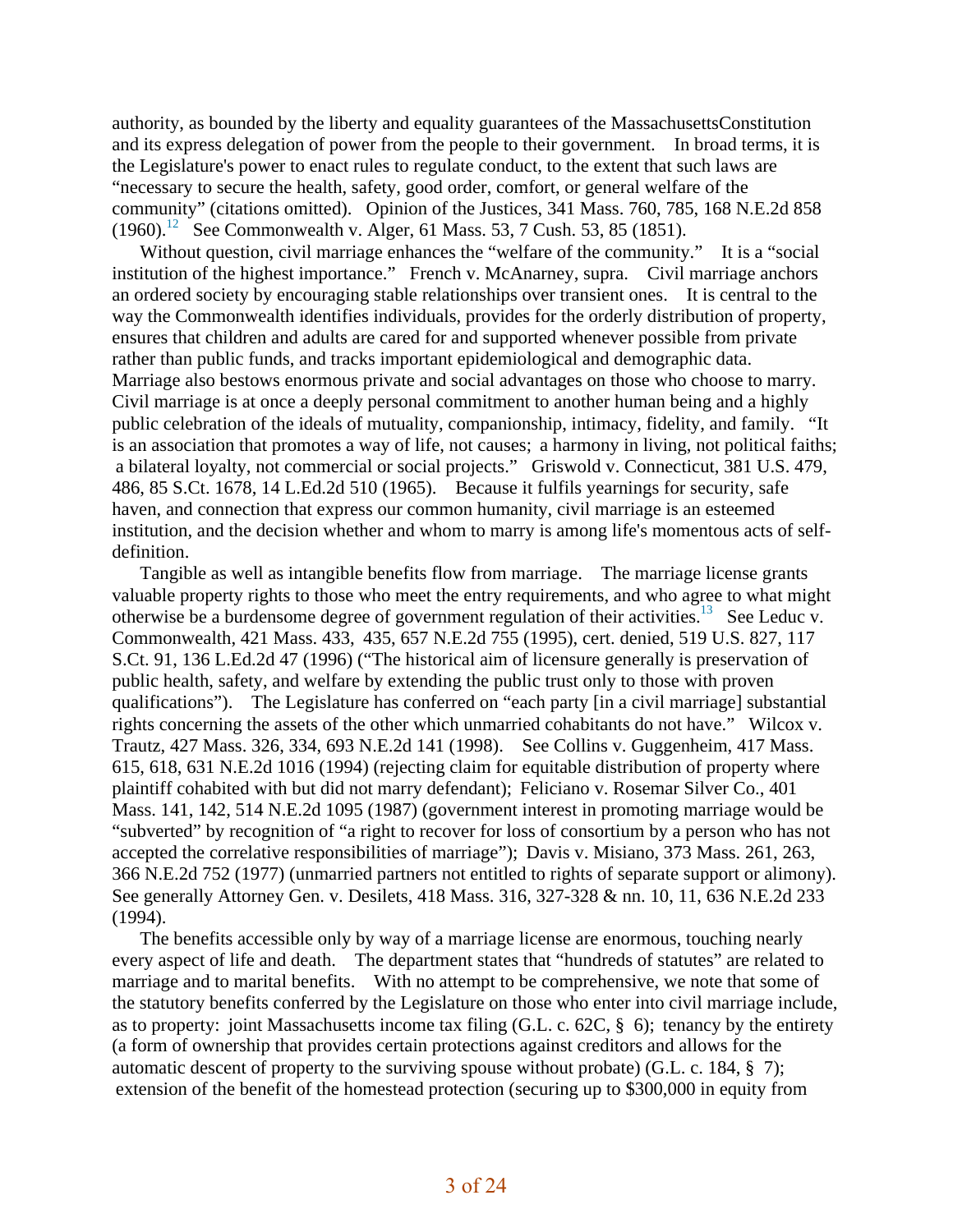creditors) to one's spouse and children (G.L. c. 188, § 1); automatic rights to inherit the property of a deceased spouse who does not leave a will (G.L. c. 190, § 1); the rights of elective share and of dower (which allow surviving spouses certain property rights where the decedent spouse has not made adequate provision for the survivor in a will) (G.L. c. 191, § 15, and G.L. c. 189); entitlement to wages owed to a deceased employee (G.L. c. 149, § 178A [general] and G.L. c. 149, § 178C [public employees] ); eligibility to continue certain businesses of a deceased spouse (e.g., G.L. c. 112, § 53 [dentist] ); the right to share the medical policy of one's spouse (e.g., G.L. c. 175, § 108, Second [a ] [3] [defining insured's "dependent" to include one's spouse] ), (see Connors v. Boston, 430 Mass. 31, 43, 714 N.E.2d 335 (1999) [domestic partners of city employees not included within term "dependent" as used in G.L. c. 32B, § 2] ); thirtynine week continuation of health coverage for the spouse of a person who is laid off or dies (e.g., G.L. c. 175, § 110G); preferential options under the Commonwealth's pension system (see G.L. c. 32, § 12[2] ["Joint and Last Survivor Allowance"] ); preferential benefits in the Commonwealth's medical program, MassHealth (e.g., 130 Code Mass. Regs. § 515.012[A], prohibiting placing lien on long-term care patient's former home if spouse still lives there); access to veterans' spousal benefits and preferences (e.g., G.L. c. 115, § 1 [defining "dependents"] and G.L. c. 31, § 26 [State employment] and § 28 [municipal employees] ); financial protections for spouses of certain Commonwealth employees (fire fighters, police officers, and prosecutors, among others) killed in the performance of duty (e.g., G.L. c. 32, §§ 100-103); the equitable division of marital property on divorce (G.L. c. 208, § 34); temporary and permanent alimony rights (G.L. c. 208, §§ 17 and 34); the right to separate support on separation of the parties that does not result in divorce (G.L. c. 209, § 32); and the right to bring claims for wrongful death and loss of consortium, and for funeral and burial expenses and punitive damages resulting from tort actions (G.L. c. 229, §§ 1 and 2; G.L. c. 228, § 1. See Feliciano v. Rosemar Silver Co., supra ).

 Exclusive marital benefits that are not directly tied to property rights include the presumptions of legitimacy and parentage of children born to a married couple (G.L. c. 209C, § 6, and G.L. c. 46, § 4B); and evidentiary rights, such as the prohibition against spouses testifying against one another about their private conversations, applicable in both civil and criminal cases (G.L. c. 233, § 20). Other statutory benefits of a personal nature available only to married individuals include qualification for bereavement or medical leave to care for individuals related by blood or marriage (G.L. c. 149, § 52D); an automatic "family member" preference to make medical decisions for an incompetent or disabled spouse who does not have a contrary health care proxy, see Shine v. Vega, 429 Mass. 456, 466, 709 N.E.2d 58 (1999); the application of predictable rules of child custody, visitation, support, and removal out-of-State when married parents divorce (e.g., G.L. c. 208, § 19 [temporary custody], § 20 [temporary support], § 28 [custody and support on judgment of divorce], § 30 [removal from Commonwealth], and § 31 [shared custody plan] ); priority rights to administer the estate of a deceased spouse who dies without a will, and the requirement that a surviving spouse must consent to the appointment of any other person as administrator (G.L. c. 38, § 13 [disposition of body], and G.L. c. 113, § 8 [anatomical gifts] ); and the right to interment in the lot or tomb owned by one's deceased spouse (G.L. c. 114, §§ 29-33).

Where a married couple has children, their children are also directly or indirectly, but no less auspiciously, the recipients of the special legal and economic protections obtained by civil marriage. Notwithstanding the Commonwealth's strong public policy to abolish legal distinctions between marital and nonmarital children in providing for the support and care of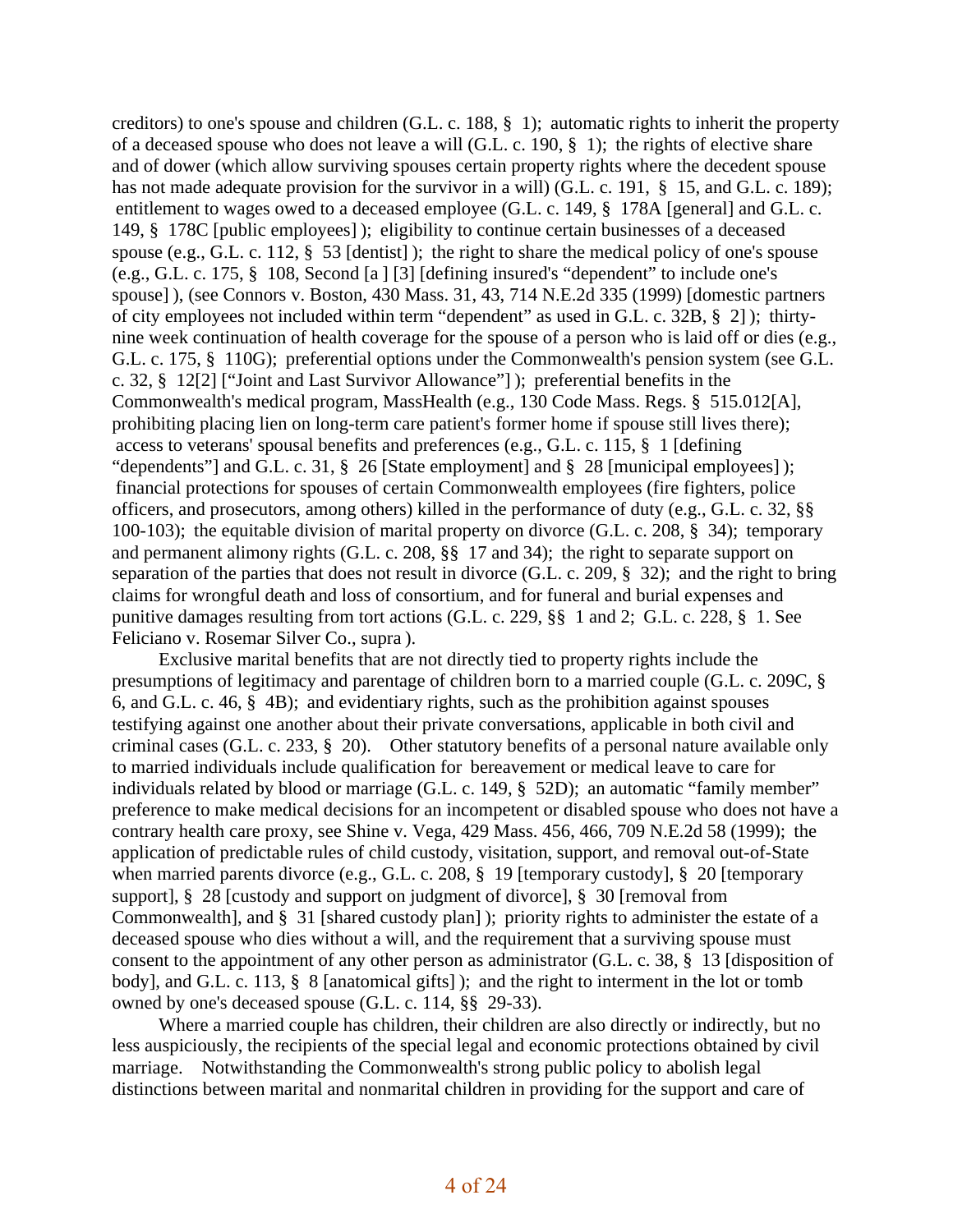minors, see Department of Revenue v. Mason M., 439 Mass. 665, 790 N.E.2d 671 (2003); Woodward v. Commissioner of Social Sec., 435 Mass. 536, 546, 760 N.E.2d 257 (2002), the fact remains that marital children reap a measure of family stability and economic security based on their parents' legally privileged status that is largely inaccessible, or not as readily accessible, to nonmarital children. Some of these benefits are social, such as the enhanced approval that still attends the status of being a marital child. Others are material, such as the greater ease of access to family-based State and Federal benefits that attend the presumptions of one's parentage.

 It is undoubtedly for these concrete reasons, as well as for its intimately personal significance, that civil marriage has long been termed a "civil right." See, e.g., Loving v. Virginia, 388 U.S. 1, 12, 87 S.Ct. 1817, 18 L.Ed.2d 1010 (1967) ("Marriage is one of the 'basic civil rights of man,' fundamental to our very existence and survival"), quoting Skinner v. Oklahoma, 316 U.S. 535, 541, 62 S.Ct. 1110, 86 L.Ed. 1655 (1942); Milford v. Worcester, 7 Mass. 48, 56 (1810) (referring to "civil rights incident to marriages"). See also Baehr v. Lewin, 74 Haw. 530, 561, 852 P.2d 44 (1993) (identifying marriage as "civil right[ ]"); Baker v. State, 170 Vt. 194, 242, 744 A.2d 864 (1999) (Johnson, J., concurring in part and dissenting in part) (same). The United States Supreme Court has described the right to marry as "of fundamental importance for all individuals" and as "part of the fundamental 'right of privacy' implicit in the Fourteenth Amendment's Due Process Clause." Zablocki v. Redhail, 434 U.S. 374, 384, 98 S.Ct. 673, 54 L.Ed.2d 618 (1978). See Loving v. Virginia, supra ("The freedom to marry has long been recognized as one of the vital personal rights essential to the orderly pursuit of happiness by free men"). $^{14}$ 

 Without the right to marry-or more properly, the right to choose to marry-one is excluded from the full range of human experience and denied full protection of the laws for one's "avowed commitment to an intimate and lasting human relationship." Baker v. State, supra at 229, 744 A.2d 864. Because civil marriage is central to the lives of individuals and the welfare of the community, our laws assiduously protect the individual's right to marry against undue government incursion. Laws may not "interfere directly and substantially with the right to marry." Zablocki v. Redhail, supra at 387, 98 S.Ct. 673. See Perez v. Sharp, 32 Cal.2d 711, 714 (1948) ("There can be no prohibition of marriage except for an important social objective and reasonable means"). $15$ 

 Unquestionably, the regulatory power of the Commonwealth over civil marriage is broad, as is the Commonwealth's discretion to award public benefits. See Commonwealth v. Stowell, 389 Mass. 171, 175, 449 N.E.2d 357 (1983) (marriage); Moe v. Secretary of Admin. & Fin., 382 Mass. 629, 652, 417 N.E.2d 387 (1981) (Medicaid benefits). Individuals who have the choice to marry each other and nevertheless choose not to may properly be denied the legal benefits of marriage. See Wilcox v. Trautz, 427 Mass. 326, 334, 693 N.E.2d 141 (1998); Collins v. Guggenheim, 417 Mass. 615, 618, 631 N.E.2d 1016 (1994); Feliciano v. Rosemar Silver Co., 401 Mass. 141, 142, 514 N.E.2d 1095 (1987). But that same logic cannot hold for a qualified individual who would marry if she or he only could.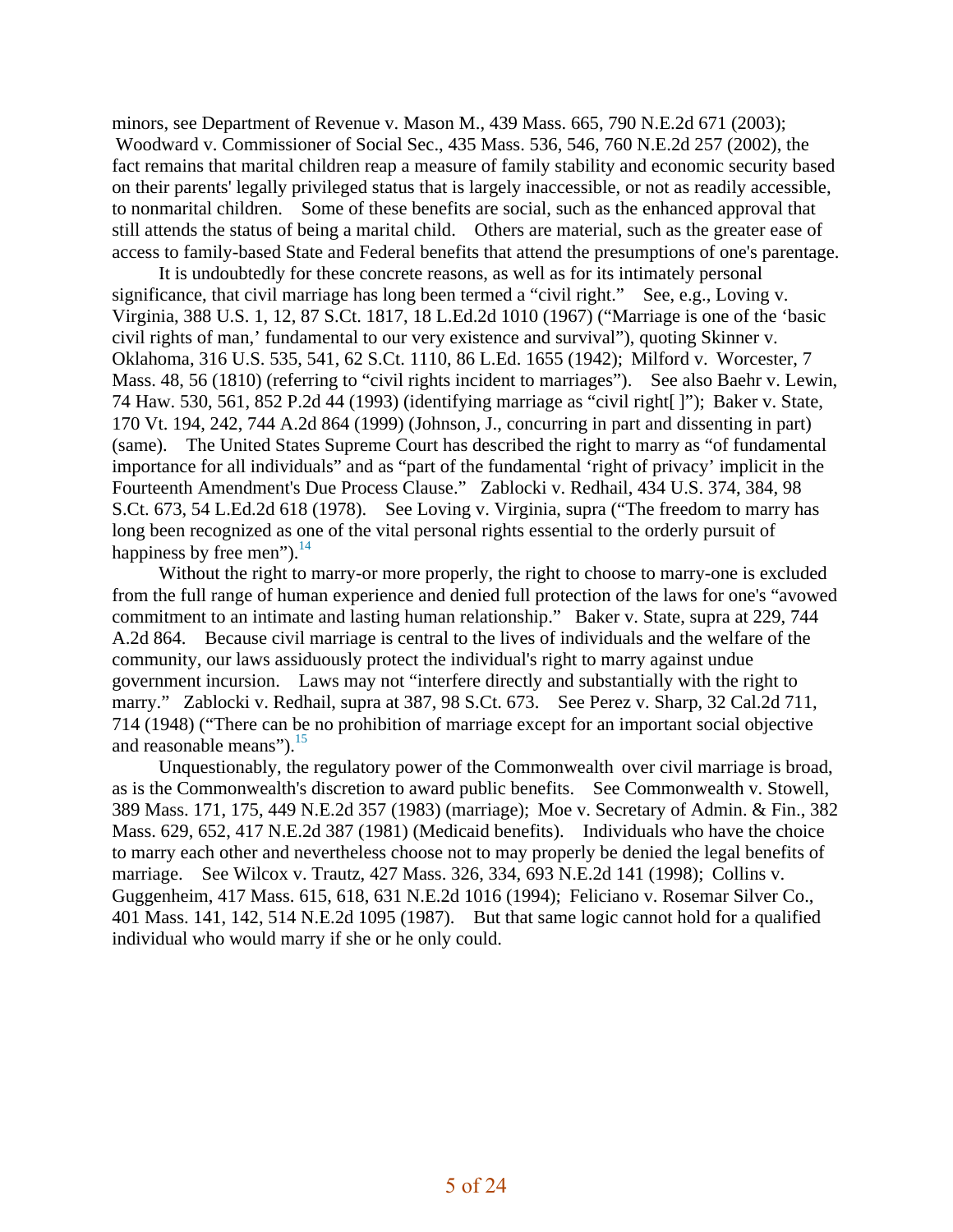#### III. B

For decades, indeed centuries, in much of this country (including Massachusetts) no lawful marriage was possible between white and black Americans. That long history availed not when the Supreme Court of California held in 1948 that a legislative prohibition against interracial marriage violated the due process and equality guarantees of the Fourteenth Amendment, Perez v. Sharp, 32 Cal.2d 711, 728, 198 P.2d 17 (1948), or when, nineteen years later, the United States Supreme Court also held that a statutory bar to interracial marriage violated the Fourteenth Amendment, Loving v. Virginia, 388 U.S. 1, 87 S.Ct. 1817, 18 L.Ed.2d 1010 (1967).<sup>16</sup> As both Perez and Loving make clear, the right to marry means little if it does not include the right to marry the person of one's choice, subject to appropriate government restrictions in the interests of public health, safety, and welfare. See Perez v. Sharp, supra at 717, 198 P.2d 17 ("the essence of the right to marry is freedom to join in marriage with the person of one's choice"). See also Loving v. Virginia, supra at 12, 87 S.Ct. 1817. In this case, as in Perez and Loving, a statute deprives individuals of access to an institution of fundamental legal, personal, and social significance-the institution of marriage-because of a single trait: skin color in Perez and Loving, sexual orientation here. As it did in Perez and Loving, history must yield to a more fully developed understanding of the invidious quality of the discrimination.<sup>17</sup>

 The Massachusetts Constitution protects matters of personal liberty against government incursion as zealously, and often more so, than does the Federal Constitution, even where both Constitutions employ essentially the same language. See Planned Parenthood League of Mass., Inc. v. Attorney Gen., 424 Mass. 586, 590, 677 N.E.2d 101 (1997); Corning Glass Works v. Ann & Hope, Inc. of Danvers, 363 Mass. 409, 416, 294 N.E.2d 354 (1973). That the Massachusetts Constitution is in some instances more protective of individual liberty interests than is the Federal Constitution is not surprising. Fundamental to the vigor of our Federal system of government is that "state courts are absolutely free to interpret state constitutional provisions to accord greater protection to individual rights than do similar provisions of the United States Constitution." Arizona v. Evans, 514 U.S. 1, 8, 115 S.Ct. 1185, 131 L.Ed.2d 34 (1995).<sup>18</sup>

 The individual liberty and equality safeguards of the Massachusetts Constitution protect both "freedom from" unwarranted government intrusion into protected spheres of life and "freedom to" partake in benefits created by the State for the common good. See Bachrach v. Secretary of the Commonwealth, 382 Mass. 268, 273, 415 N.E.2d 832 (1981); Dalli v. Board of Educ., 358 Mass. 753, 759, 267 N.E.2d 219 (1971). Both freedoms are involved here. Whether and whom to marry, how to express sexual intimacy, and whether and how to establish a family-these are among the most basic of every individual's liberty and due process rights. See, e.g., Lawrence, supra at 2481; Planned Parenthood of Southeastern Pa. v. Casey, 505 U.S. 833, 851, 112 S.Ct. 2791, 120 L.Ed.2d 674 (1992); Zablocki v. Redhail, 434 U.S. 374, 384, 98 S.Ct. 673, 54 L.Ed.2d 618 (1978); Roe v. Wade, 410 U.S. 113, 152-153, 93 S.Ct. 705, 35 L.Ed.2d 147 (1973); Eisenstadt v. Baird, 405 U.S. 438, 453, 92 S.Ct. 1029, 31 L.Ed.2d 349 (1972); Loving v. Virginia, supra. And central to personal freedom and security is the assurance that the laws will apply equally to persons in similar situations. "Absolute equality before the law is a fundamental principle of our own Constitution." Opinion of the Justices, 211 Mass. 618, 619, 98 N.E. 337 (1912). The liberty interest in choosing whether and whom to marry would be hollow if the Commonwealth could, without sufficient justification, foreclose an individual from freely choosing the person with whom to share an exclusive commitment in the unique institution of civil marriage.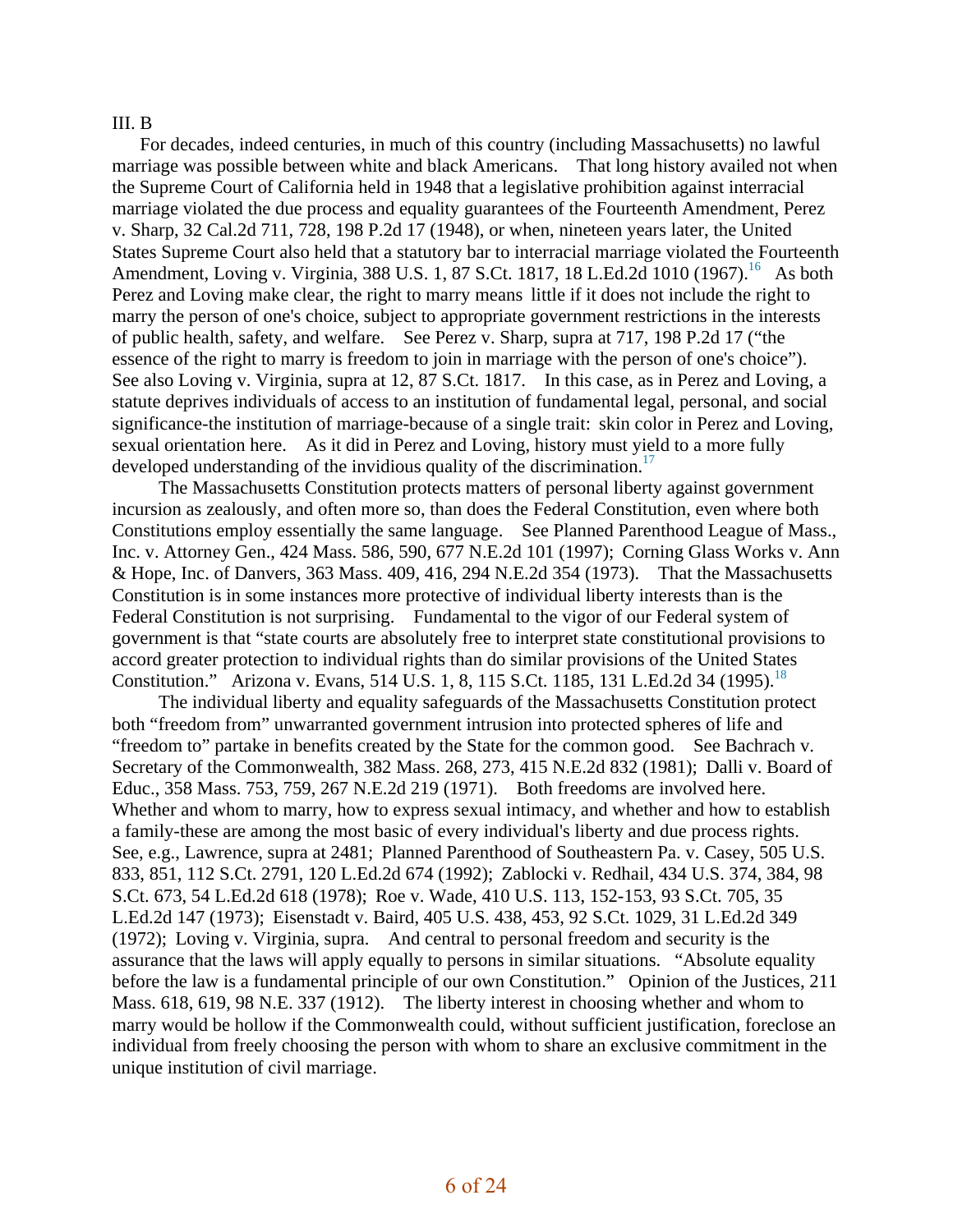The Massachusetts Constitution requires, at a minimum, that the exercise of the State's regulatory authority not be "arbitrary or capricious." Commonwealth v. Henry's Drywall Co., 366 Mass. 539, 542, 320 N.E.2d 911 (1974).<sup>19</sup> Under both the equality and liberty guarantees, regulatory authority must, at very least, serve "a legitimate purpose in a rational way"; a statute must "bear a reasonable relation to a permissible legislative objective." Rushworth v. Registrar of Motor Vehicles, 413 Mass. 265, 270, 596 N.E.2d 340 (1992). See, e.g., Massachusetts Fed'n of Teachers v. Board of Educ., 436 Mass. 763, 778, 767 N.E.2d 549 (2002) (equal protection); Coffee-Rich, Inc. v. Commissioner of Pub. Health, 348 Mass. 414, 422, 204 N.E.2d 281 (1965) (due process). Any law failing to satisfy the basic standards of rationality is void.

 The plaintiffs challenge the marriage statute on both equal protection and due process grounds. With respect to each such claim, we must first determine the appropriate standard of review. Where a statute implicates a fundamental right or uses a suspect classification, we employ "strict judicial scrutiny." Lowell v. Kowalski, 380 Mass. 663, 666, 405 N.E.2d 135 (1980). For all other statutes, we employ the " 'rational basis' test." English v. New England Med. Ctr., 405 Mass. 423, 428, 541 N.E.2d 329 (1989). For due process claims, rational basis analysis requires that statutes "bear[ ] a real and substantial relation to the public health, safety, morals, or some other phase of the general welfare." Coffee-Rich, Inc. v. Commissioner of Pub. Health, supra, quoting Sperry & Hutchinson Co. v. Director of the Div. on the Necessaries of Life, 307 Mass. 408, 418, 30 N.E.2d 269 (1940). For equal protection challenges, the rational basis test requires that "an impartial lawmaker could logically believe that the classification would serve a legitimate public purpose that transcends the harm to the members of the disadvantaged class." English v. New England Med. Ctr., supra at 429, 541 N.E.2d 329, quoting Cleburne v. Cleburne Living Ctr., Inc., 473 U.S. 432, 452, 105 S.Ct. 3249, 87 L.Ed.2d 313 (1985) (Stevens, J., concurring).<sup>20</sup>

The department argues that no fundamental right or "suspect" class is at issue here, $21$  and rational basis is the appropriate standard of review. For the reasons we explain below, we conclude that the marriage ban does not meet the rational basis test for either due process or equal protection. Because the statute does not survive rational basis review, we do not consider the plaintiffs' arguments that this case merits strict judicial scrutiny.

The department posits three legislative rationales for prohibiting same-sex couples from marrying: (1) providing a "favorable setting for procreation"; (2) ensuring the optimal setting for child rearing, which the department defines as "a two-parent family with one parent of each sex"; and (3) preserving scarce State and private financial resources. We consider each in turn.

 The judge in the Superior Court endorsed the first rationale, holding that "the state's interest in regulating marriage is based on the traditional concept that marriage's primary purpose is procreation." This is incorrect. Our laws of civil marriage do not privilege procreative heterosexual intercourse between married people above every other form of adult intimacy and every other means of creating a family. General Laws c. 207 contains no requirement that the applicants for a marriage license attest to their ability or intention to conceive children by coitus. Fertility is not a condition of marriage, nor is it grounds for divorce. People who have never consummated their marriage, and never plan to, may be and stay married. See Franklin v. Franklin, 154 Mass. 515, 516, 28 N.E. 681 (1891) ("The consummation of a marriage by coition is not necessary to its validity").<sup>22</sup> People who cannot stir from their deathbed may marry. See G.L. c. 207, § 28A. While it is certainly true that many, perhaps most, married couples have children together (assisted or unassisted), it is the exclusive and permanent commitment of the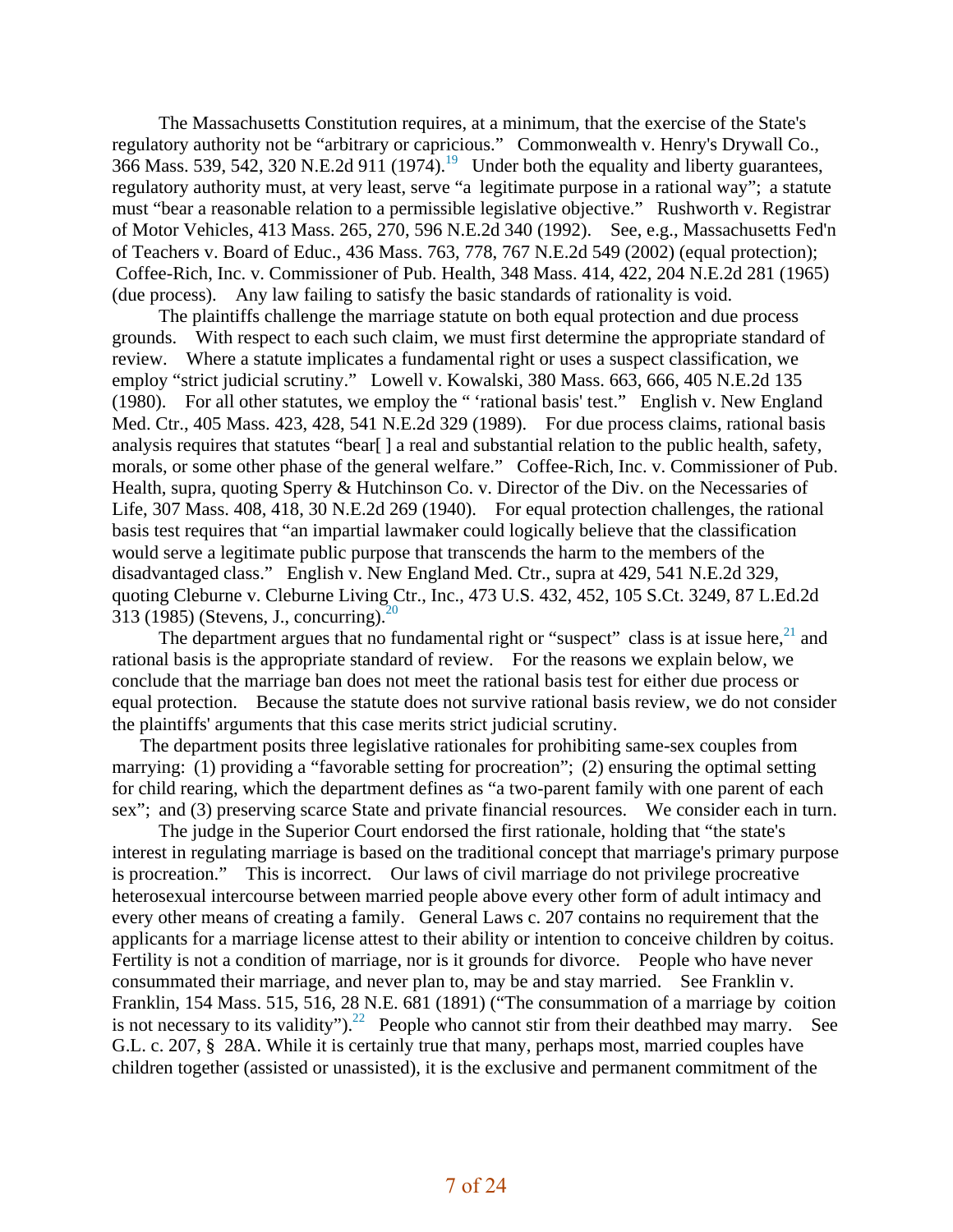marriage partners to one another, not the begetting of children, that is the sine qua non of civil marriage. $^{23}$ 

Moreover, the Commonwealth affirmatively facilitates bringing children into a family regardless of whether the intended parent is married or unmarried, whether the child is adopted or born into a family, whether assistive technology was used to conceive the child, and whether the parent or her partner is heterosexual, homosexual, or bisexual.<sup>24</sup> If procreation were a necessary component of civil marriage, our statutes would draw a tighter circle around the permissible bounds of nonmarital child bearing and the creation of families by noncoital means. The attempt to isolate procreation as "the source of a fundamental right to marry," 440 Mass. at 370 (Cordy, J., dissenting), overlooks the integrated way in which courts have examined the complex and overlapping realms of personal autonomy, marriage, family life, and child rearing. Our jurisprudence recognizes that, in these nuanced and fundamentally private areas of life, such a narrow focus is inappropriate.

The "marriage is procreation" argument singles out the one unbridgeable difference between same-sex and opposite-sex couples, and transforms that difference into the essence of legal marriage. Like "Amendment 2" to the Constitution of Colorado, which effectively denied homosexual persons equality under the law and full access to the political process, the marriage restriction impermissibly "identifies persons by a single trait and then denies them protection across the board." Romer v. Evans, 517 U.S. 620, 633, 116 S.Ct. 1620, 134 L.Ed.2d 855 (1996). In so doing, the State's action confers an official stamp of approval on the destructive stereotype that same-sex relationships are inherently unstable and inferior to opposite-sex relationships and are not worthy of respect. $^{25}$ 

 The department's first stated rationale, equating marriage with unassisted heterosexual procreation, shades imperceptibly into its second: that confining marriage to opposite-sex couples ensures that children are raised in the "optimal" setting. Protecting the welfare of children is a paramount State policy. Restricting marriage to opposite-sex couples, however, cannot plausibly further this policy. "The demographic changes of the past century make it difficult to speak of an average American family. The composition of families varies greatly from household to household." Troxel v. Granville, 530 U.S. 57, 63, 120 S.Ct. 2054, 147 L.Ed.2d 49 (2000). Massachusetts has responded supportively to "the changing realities of the American family," id. at 64, 120 S.Ct. 2054, and has moved vigorously to strengthen the modern family in its many variations. See, e.g., G.L. c. 209C (paternity statute); G.L. c. 119, § 39D (grandparent visitation statute); Blixt v. Blixt, 437 Mass. 649, 774 N.E.2d 1052 (2002), cert. denied, 537 U.S. 1189, 123 S.Ct. 1259, 154 L.Ed.2d 1022 (2003) (same); E.N.O. v. L.M.M., 429 Mass. 824, 711 N.E.2d 886, cert. denied, 528 U.S. 1005, 120 S.Ct. 500, 145 L.Ed.2d 386 (1999) (de facto parent); Youmans v. Ramos, 429 Mass. 774, 782, 711 N.E.2d 165 (1999) (same); and Adoption of Tammy, 416 Mass. 205, 619 N.E.2d 315 (1993) (coparent adoption). Moreover, we have repudiated the common-law power of the State to provide varying levels of protection to children based on the circumstances of birth. See G.L. c. 209C (paternity statute); Powers v. Wilkinson, 399 Mass. 650, 661, 506 N.E.2d 842 (1987) ("Ours is an era in which logic and compassion have impelled the law toward unburdening children from the stigma and the disadvantages heretofore attendant upon the status of illegitimacy"). The "best interests of the child" standard does not turn on a parent's sexual orientation or marital status. See e.g., Doe v. Doe, 16 Mass.App.Ct. 499, 503, 452 N.E.2d 293 (1983) (parent's sexual orientation insufficient ground to deny custody of child in divorce action). See also E.N.O. v. L.M.M., supra at 829- 830, 711 N.E.2d 886 (best interests of child determined by considering child's relationship with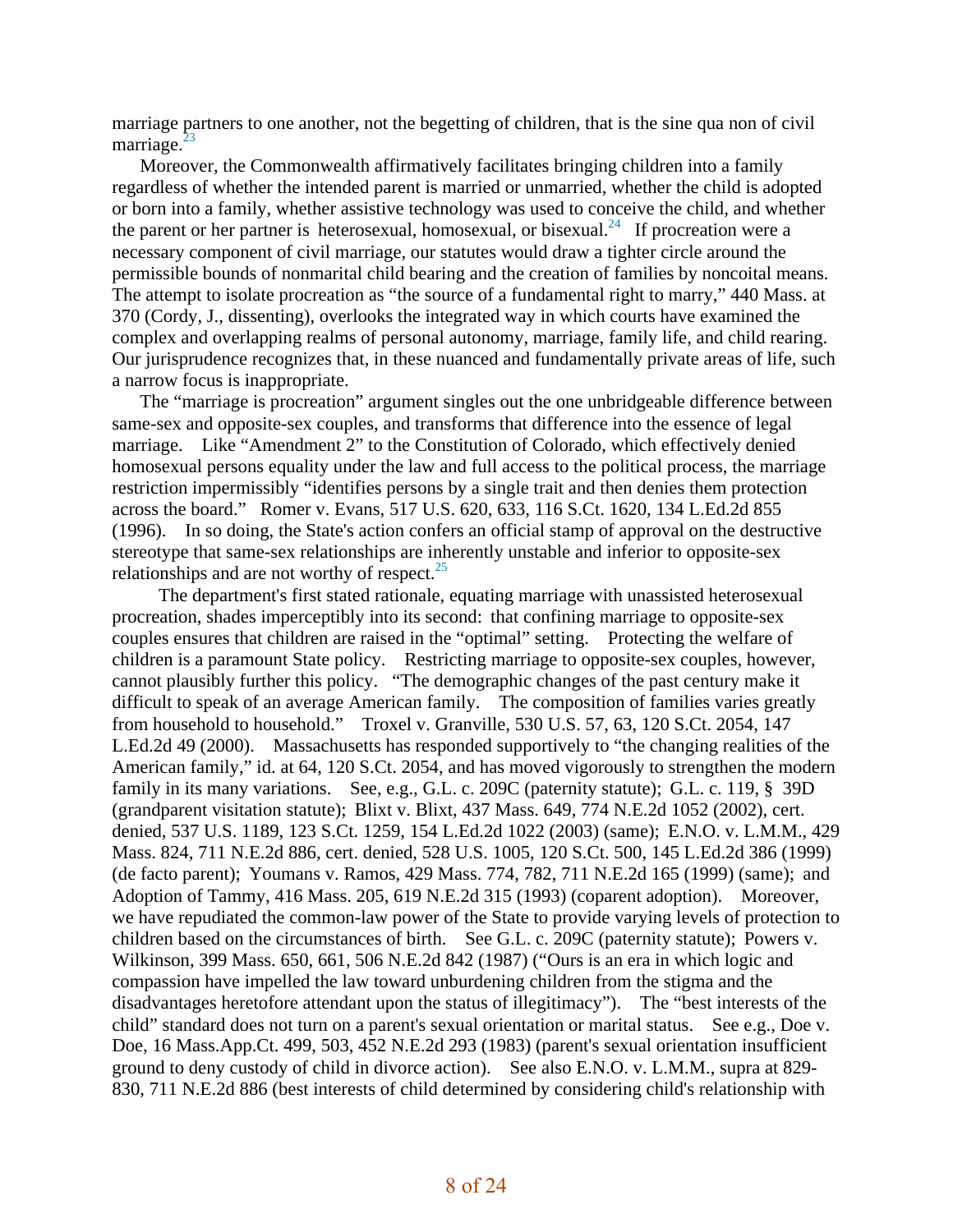biological and de facto same-sex parents); Silvia v. Silvia, 9 Mass.App.Ct. 339, 341 & n. 3, 400 N.E.2d 1330 (1980) (collecting support and custody statutes containing no gender distinction).

The department has offered no evidence that forbidding marriage to people of the same sex will increase the number of couples choosing to enter into opposite-sex marriages in order to have and raise children. There is thus no rational relationship between the marriage statute and the Commonwealth's proffered goal of protecting the "optimal" child rearing unit. Moreover, the department readily concedes that people in same-sex couples may be "excellent" parents. These couples (including four of the plaintiff couples) have children for the reasons others do-to love them, to care for them, to nurture them. But the task of child rearing for same-sex couples is made infinitely harder by their status as outliers to the marriage laws. While establishing the parentage of children as soon as possible is crucial to the safety and welfare of children, see Culliton v. Beth Israel Deaconess Med. Ctr., 435 Mass. 285, 292, 756 N.E.2d 1133 (2001), same-sex couples must undergo the sometimes lengthy and intrusive process of second-parent adoption to establish their joint parentage. While the enhanced income provided by marital benefits is an important source of security and stability for married couples and their children, those benefits are denied to families headed by same-sex couples. See, e.g., note 6, supra. While the laws of divorce provide clear and reasonably predictable guidelines for child support, child custody, and property division on dissolution of a marriage, same-sex couples who dissolve their relationships find themselves and their children in the highly unpredictable terrain of equity jurisdiction. See E.N.O. v. L.M.M., supra. Given the wide range of public benefits reserved only for married couples, we do not credit the department's contention that the absence of access to civil marriage amounts to little more than an inconvenience to same-sex couples and their children. Excluding same-sex couples from civil marriage will not make children of oppositesex marriages more secure, but it does prevent children of same-sex couples from enjoying the immeasurable advantages that flow from the assurance of "a stable family structure in which children will be reared, educated, and socialized." 440 Mass. at 381 (Cordy, J., dissenting).<sup>26</sup>

No one disputes that the plaintiff couples are families, that many are parents, and that the children they are raising, like all children, need and should have the fullest opportunity to grow up in a secure, protected family unit. Similarly, no one disputes that, under the rubric of marriage, the State provides a cornucopia of substantial benefits to married parents and their children. The preferential treatment of civil marriage reflects the Legislature's conclusion that marriage "is the foremost setting for the education and socialization of children" precisely because it "encourages parents to remain committed to each other and to their children as they grow." 440 Mass. at 383, 798 N.E.2d at 996 (Cordy, J., dissenting).

In this case, we are confronted with an entire, sizeable class of parents raising children who have absolutely no access to civil marriage and its protections because they are forbidden from procuring a marriage license. It cannot be rational under our laws, and indeed it is not permitted, to penalize children by depriving them of State benefits because the State disapproves of their parents' sexual orientation.

The third rationale advanced by the department is that limiting marriage to opposite-sex couples furthers the Legislature's interest in conserving scarce State and private financial resources. The marriage restriction is rational, it argues, because the General Court logically could assume that same-sex couples are more financially independent than married couples and thus less needy of public marital benefits, such as tax advantages, or private marital benefits, such as employer-financed health plans that include spouses in their coverage.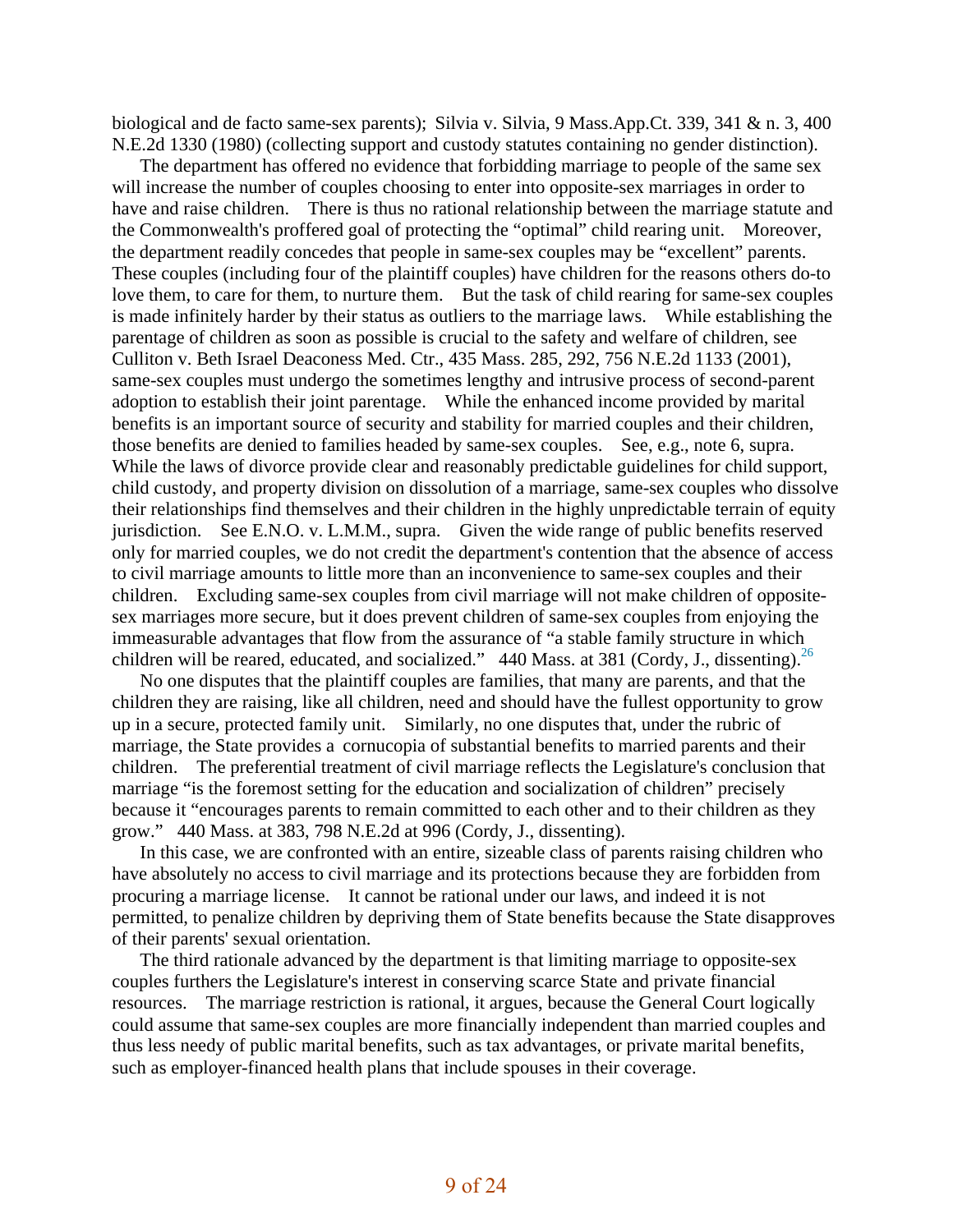An absolute statutory ban on same-sex marriage bears no rational relationship to the goal of economy. First, the department's conclusory generalization-that same-sex couples are less financially dependent on each other than opposite-sex couples-ignores that many same-sex couples, such as many of the plaintiffs in this case, have children and other dependents (here, aged parents) in their care.<sup>27</sup> The department does not contend, nor could it, that these dependents are less needy or deserving than the dependents of married couples. Second, Massachusetts marriage laws do not condition receipt of public and private financial benefits to married individuals on a demonstration of financial dependence on each other; the benefits are available to married couples regardless of whether they mingle their finances or actually depend on each other for support.

The department suggests additional rationales for prohibiting same-sex couples from marrying, which are developed by some amici. It argues that broadening civil marriage to include same-sex couples will trivialize or destroy the institution of marriage as it has historically been fashioned. Certainly our decision today marks a significant change in the definition of marriage as it has been inherited from the common law, and understood by many societies for centuries. But it does not disturb the fundamental value of marriage in our society.

Here, the plaintiffs seek only to be married, not to undermine the institution of civil marriage. They do not want marriage abolished. They do not attack the binary nature of marriage, the consanguinity provisions, or any of the other gate-keeping provisions of the marriage licensing law. Recognizing the right of an individual to marry a person of the same sex will not diminish the validity or dignity of opposite-sex marriage, any more than recognizing the right of an individual to marry a person of a different race devalues the marriage of a person who marries someone of her own race.<sup>28</sup> If anything, extending civil marriage to same-sex couples reinforces the importance of marriage to individuals and communities. That same-sex couples are willing to embrace marriage's solemn obligations of exclusivity, mutual support, and commitment to one another is a testament to the enduring place of marriage in our laws and in the human spirit.<sup>29</sup>

 It has been argued that, due to the State's strong interest in the institution of marriage as a stabilizing social structure, only the Legislature can control and define its boundaries. Accordingly, our elected representatives legitimately may choose to exclude same-sex couples from civil marriage in order to assure all citizens of the Commonwealth that (1) the benefits of our marriage laws are available explicitly to create and support a family setting that is, in the Legislature's view, optimal for child rearing, and (2) the State does not endorse gay and lesbian parenthood as the equivalent of being raised by one's married biological parents.<sup>30</sup> These arguments miss the point. The Massachusetts Constitution requires that legislation meet certain criteria and not extend beyond certain limits. It is the function of courts to determine whether these criteria are met and whether these limits are exceeded. In most instances, these limits are defined by whether a rational basis exists to conclude that legislation will bring about a rational result. The Legislature in the first instance, and the courts in the last instance, must ascertain whether such a rational basis exists. To label the court's role as usurping that of the Legislature, see, e.g., post at 394-395 (Cordy, J., dissenting), is to misunderstand the nature and purpose of judicial review. We owe great deference to the Legislature to decide social and policy issues, but it is the traditional and settled role of courts to decide constitutional issues.<sup>31</sup>

The history of constitutional law "is the story of the extension of constitutional rights and protections to people once ignored or excluded." United States v. Virginia, 518 U.S. 515, 557, 116 S.Ct. 2264, 135 L.Ed.2d 735 (1996) (construing equal protection clause of Fourteenth Amendment to prohibit categorical exclusion of women from public military institute). This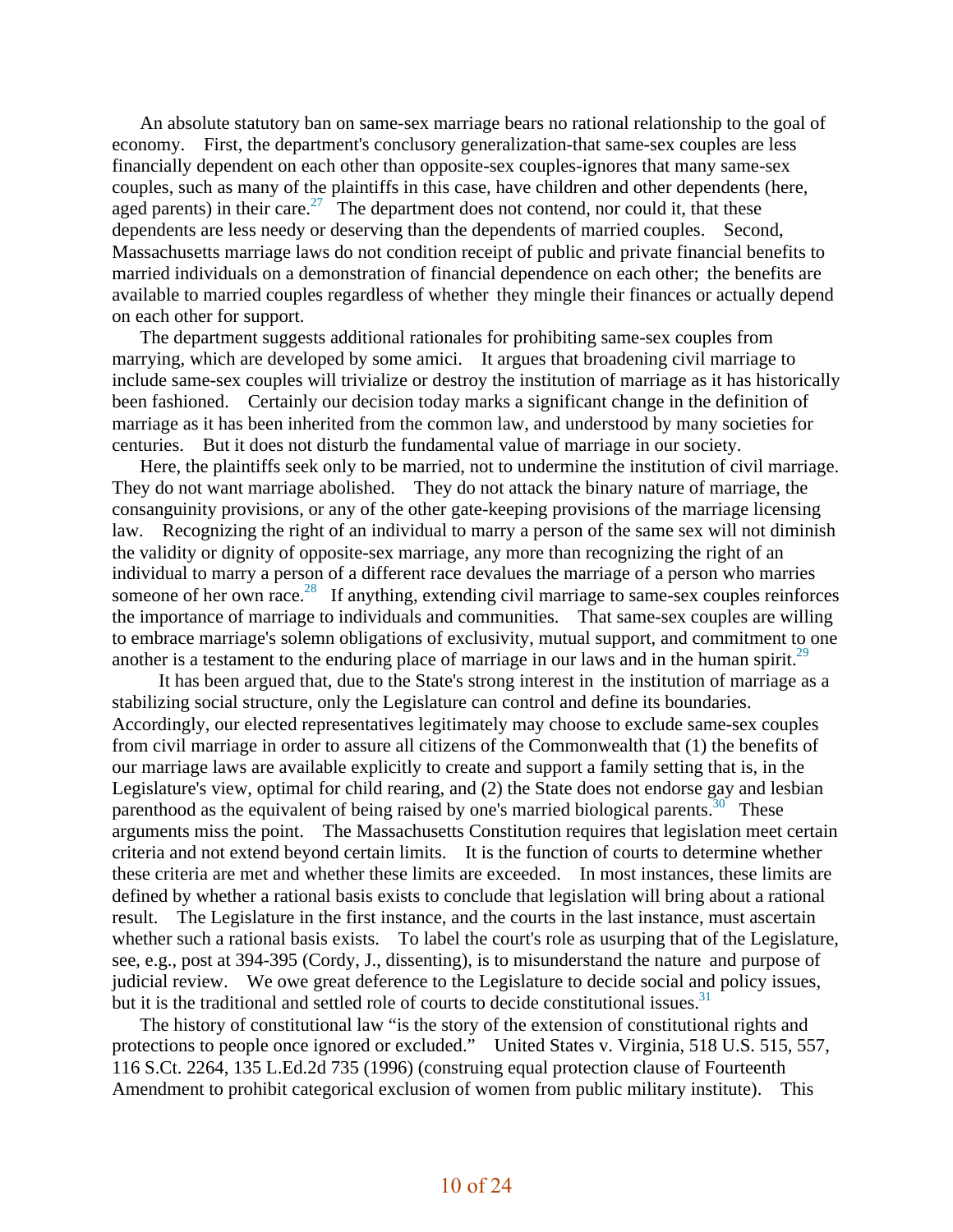statement is as true in the area of civil marriage as in any other area of civil rights. See, e.g., Turner v. Safley, 482 U.S. 78, 107 S.Ct. 2254, 96 L.Ed.2d 64 (1987); Loving v. Virginia, 388 U.S. 1, 87 S.Ct. 1817, 18 L.Ed.2d 1010 (1967); Perez v. Sharp, 32 Cal.2d 711, 198 P.2d 17 (1948). As a public institution and a right of fundamental importance, civil marriage is an evolving paradigm. The common law was exceptionally harsh toward women who became wives: a woman's legal identity all but evaporated into that of her husband. See generally C.P. Kindregan, Jr., & M.L. Inker, Family Law and Practice §§ 1.9 and 1.10 (3d ed.2002). Thus, one early Nineteenth Century jurist could observe matter of factly that, prior to the abolition of slavery in Massachusetts, "the condition of a slave resembled the connection of a wife with her husband, and of infant children with their father. He is obliged to maintain them, and they cannot be separated from him." Winchendon v. Hatfield, 4 Mass. 123, 129 (1808). But since at least the middle of the Nineteenth Century, both the courts and the Legislature have acted to ameliorate the harshness of the common-law regime. In Bradford v. Worcester, 184 Mass. 557, 562, 69 N.E. 310 (1904), we refused to apply the common-law rule that the wife's legal residence was that of her husband to defeat her claim to a municipal "settlement of paupers." In Lewis v. Lewis, 370 Mass. 619, 629, 351 N.E.2d 526 (1976), we abrogated the common-law doctrine immunizing a husband against certain suits because the common-law rule was predicated on "antediluvian assumptions concerning the role and status of women in marriage and in society." Id. at 621, 351 N.E.2d 526. Alarms about the imminent erosion of the "natural" order of marriage were sounded over the demise of antimiscegenation laws, the expansion of the rights of married women, and the introduction of "no-fault" divorce.<sup>32</sup> Marriage has survived all of these transformations, and we have no doubt that marriage will continue to be a vibrant and revered institution.

We also reject the argument suggested by the department, and elaborated by some amici, that expanding the institution of civil marriage in Massachusetts to include same-sex couples will lead to interstate conflict. We would not presume to dictate how another State should respond to today's decision. But neither should considerations of comity prevent us from according Massachusetts residents the full measure of protection available under the Massachusetts Constitution. The genius of our Federal system is that each State's Constitution has vitality specific to its own traditions, and that, subject to the minimum requirements of the Fourteenth Amendment, each State is free to address difficult issues of individual liberty in the manner its own Constitution demands.

Several amici suggest that prohibiting marriage by same-sex couples reflects community consensus that homosexual conduct is immoral. Yet Massachusetts has a strong affirmative policy of preventing discrimination on the basis of sexual orientation. See G.L. c. 151B (employment, housing, credit, services); G.L. c. 265, § 39 (hate crimes); G.L. c. 272, § 98 (public accommodation); G.L. c. 76, § 5 (public education). See also, e.g., Commonwealth v. Balthazar, 366 Mass. 298, 318 N.E.2d 478 (1974) (decriminalization of private consensual adult conduct); Doe v. Doe, 16 Mass.App.Ct. 499, 503, 452 N.E.2d 293 (1983) (custody to homosexual parent not per se prohibited).

The department has had more than ample opportunity to articulate a constitutionally adequate justification for limiting civil marriage to opposite-sex unions. It has failed to do so. The department has offered purported justifications for the civil marriage restriction that are starkly at odds with the comprehensive network of vigorous, gender-neutral laws promoting stable families and the best interests of children. It has failed to identify any relevant characteristic that would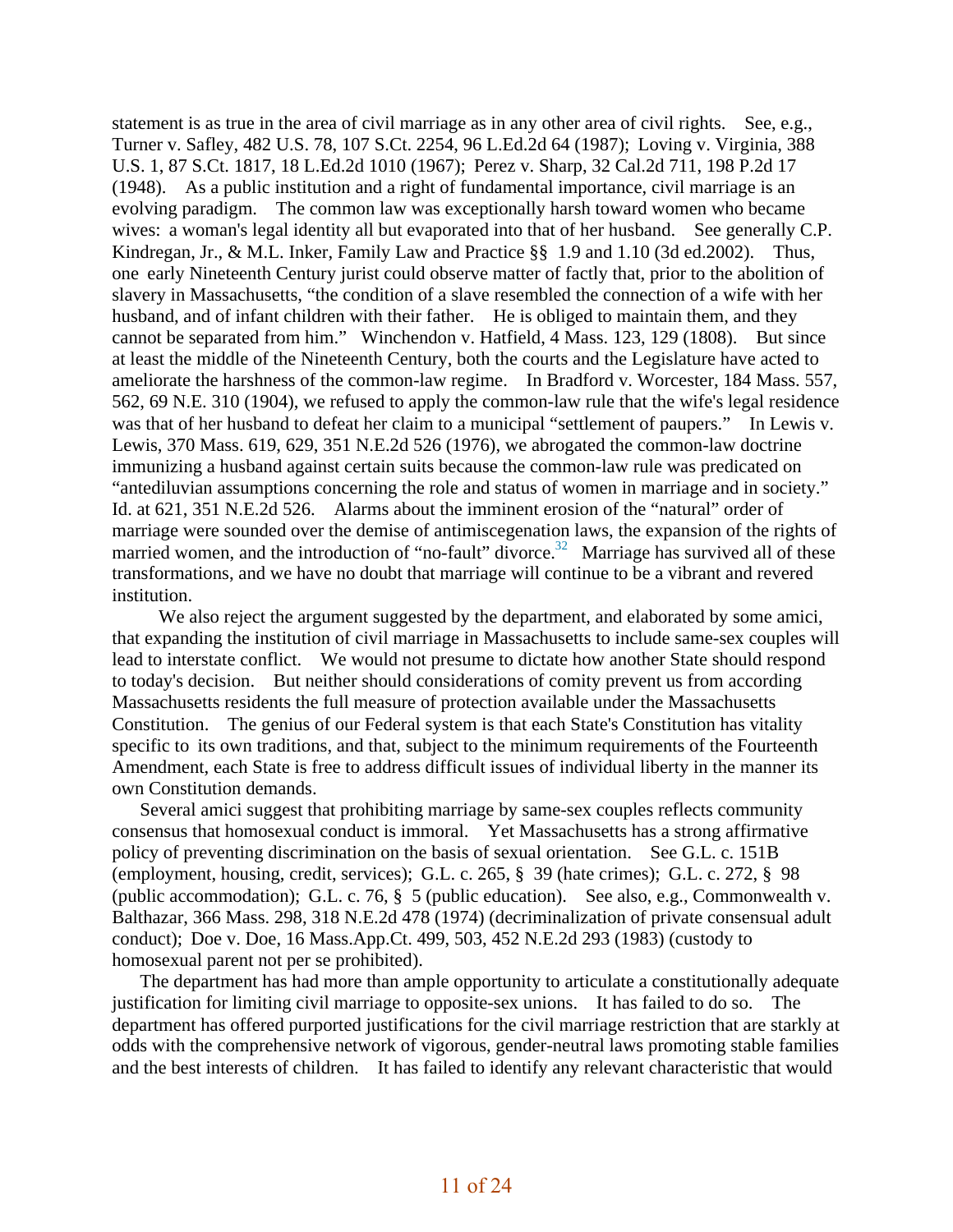justify shutting the door to civil marriage to a person who wishes to marry someone of the same sex.

The marriage ban works a deep and scarring hardship on a very real segment of the community for no rational reason. The absence of any reasonable relationship between, on the one hand, an absolute disqualification of same-sex couples who wish to enter into civil marriage and, on the other, protection of public health, safety, or general welfare, suggests that the marriage restriction is rooted in persistent prejudices against persons who are (or who are believed to be) homosexual.<sup>33</sup> "The Constitution cannot control such prejudices but neither can it tolerate them. Private biases may be outside the reach of the law, but the law cannot, directly or indirectly, give them effect." Palmore v. Sidoti, 466 U.S. 429, 433, 104 S.Ct. 1879, 80 L.Ed.2d 421 (1984) (construing Fourteenth Amendment). Limiting the protections, benefits, and obligations of civil marriage to opposite-sex couples violates the basic premises of individual liberty and equality under law protected by the Massachusetts Constitution.

#### IV

We consider next the plaintiffs' request for relief. We preserve as much of the statute as may be preserved in the face of the successful constitutional challenge. See Mayor of Boston v. Treasurer & Receiver Gen., 384 Mass. 718, 725, 429 N.E.2d 691 (1981); Dalli v. Board of Educ., 358 Mass. 753, 759, 267 N.E.2d 219 (1971). See also G.L. c. 4, § 6, Eleventh.

 Here, no one argues that striking down the marriage laws is an appropriate form of relief. Eliminating civil marriage would be wholly inconsistent with the Legislature's deep commitment to fostering stable families and would dismantle a vital organizing principle of our society.<sup>34</sup> We face a problem similar to one that recently confronted the Court of Appeal for Ontario, the highest court of that Canadian province, when it considered the constitutionality of the same-sex marriage ban under the Canadian Charter of Rights and Freedoms (Charter), part of Canada's Federal Constitution. See Halpern v. Toronto (City), 172 O.A.C. 276 (2003) Canada, like the United States, adopted the common law of England. that civil marriage is "the voluntary union for life of one man and one woman, to the exclusion of all others." Id. at par. (36), quoting Hyde v. Hyde, [1861-1873] All E.R. 175 (1866). In holding that the limitation of civil marriage to opposite-sex couples violated the Charter, the Court of Appeal refined the common-law meaning of marriage. We concur with this remedy, which is entirely consonant with established principles of jurisprudence empowering a court to refine a common-law principle in light of evolving constitutional standards. See Powers v. Wilkinson, 399 Mass. 650, 661-662, 506 N.E.2d 842 (1987) (reforming common-law rule of construction of "issue"); Lewis v. Lewis, 370 Mass. 619, 629, 351 N.E.2d 526 (1976) (abolishing common-law rule of certain interspousal immunity).

We construe civil marriage to mean the voluntary union of two persons as spouses, to the exclusion of all others. This reformulation redresses the plaintiffs' constitutional injury and furthers the aim of marriage to promote stable, exclusive relationships. It advances the two legitimate State interests the department has identified: providing a stable setting for child rearing and conserving State resources. It leaves intact the Legislature's broad discretion to regulate marriage. See Commonwealth v. Stowell, 389 Mass. 171, 175, 449 N.E.2d 357 (1983).

 In their complaint the plaintiffs request only a declaration that their exclusion and the exclusion of other qualified same-sex couples from access to civil marriage violates Massachusetts law. We declare that barring an individual from the protections, benefits, and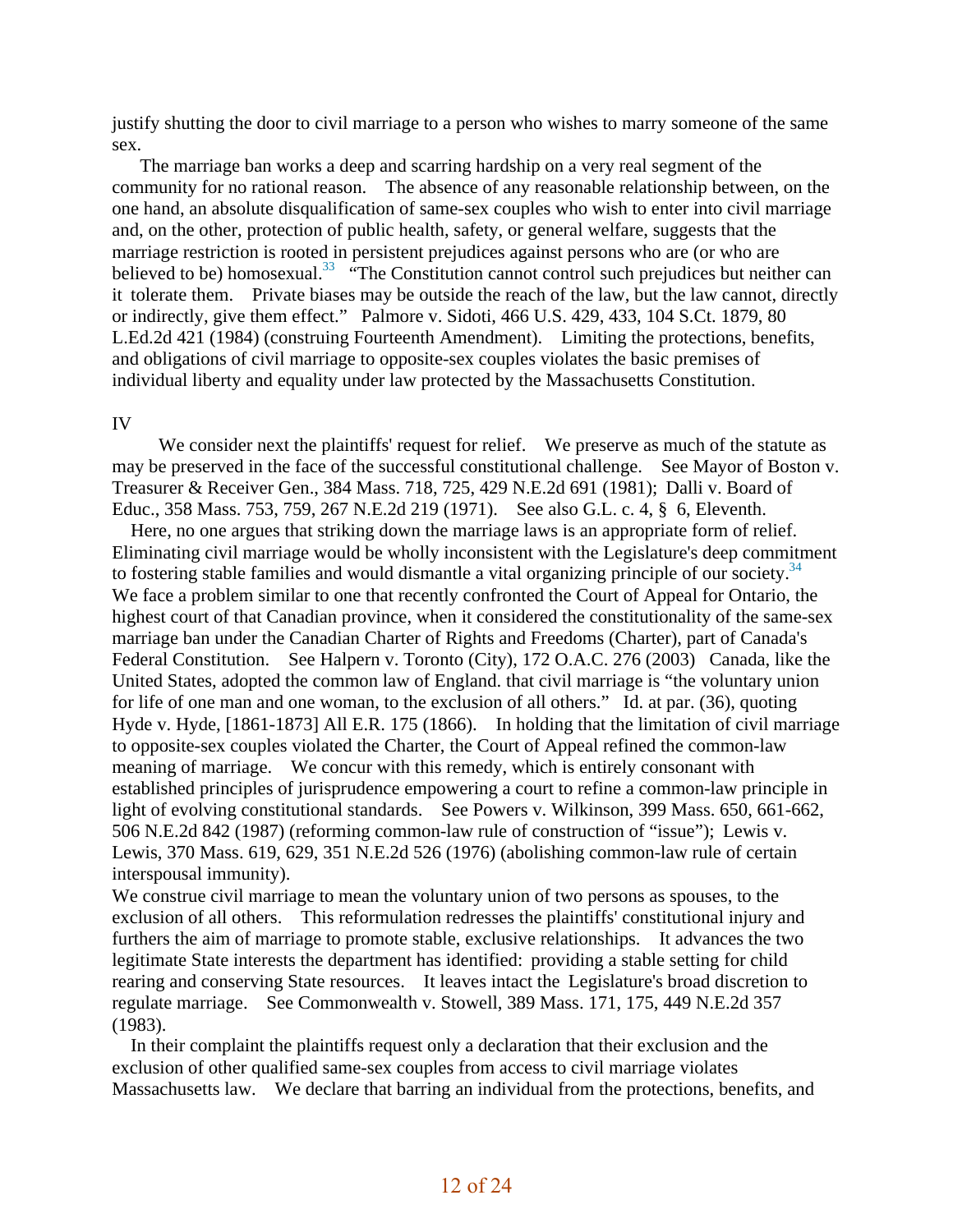obligations of civil marriage solely because that person would marry a person of the same sex violates the Massachusetts Constitution. We vacate the summary judgment for the department. We remand this case to the Superior Court for entry of judgment consistent with this opinion. Entry of judgment shall be stayed for 180 days to permit the Legislature to take such action as it may deem appropriate in light of this opinion. See, e.g., Michaud v. Sheriff of Essex County, 390 Mass. 523, 535-536, 458 N.E.2d 702 (1983). So ordered.

. . . .

Justice Spina, dissenting:

What is at stake in this case is not the unequal treatment of individuals or whether individual rights have been impermissibly burdened, but the power of the Legislature to effectuate social change without interference from the courts, pursuant to art. 30 of the Massachusetts Declaration of Rights.<sup>1</sup> The power to regulate marriage lies with the Legislature, not with the judiciary. See Commonwealth v. Stowell, 389 Mass. 171, 175, 449 N.E.2d 357 (1983). Today, the court has transformed its role as protector of individual rights into the role of creator of rights, and I respectfully dissent.

1. Equal protection. Although the court did not address the plaintiffs' gender discrimination claim, G.L. c. 207 does not unconstitutionally discriminate on the basis of gender.<sup>2</sup> A claim of gender discrimination will lie where it is shown that differential treatment disadvantages one sex over the other. See Attorney Gen. v. Massachusetts Interscholastic Athletic Ass'n, 378 Mass. 342, 349-352, 393 N.E.2d 284 (1979). See also United States v. Virginia, 518 U.S. 515, 116 S.Ct. 2264, 135 L.Ed.2d 735 (1996). General Laws c. 207 enumerates certain qualifications for obtaining a marriage license. It creates no distinction between the sexes, but applies to men and women in precisely the same way. It does not create any disadvantage identified with gender, as both men and women are similarly limited to marrying a person of the opposite sex. See Commonwealth v. King, 374 Mass. 5, 15-22, 372 N.E.2d 196 (1977) (law prohibiting prostitution not discriminatory based on gender because of equal application to men and women).

Similarly, the marriage statutes do not discriminate on the basis of sexual orientation. As the court correctly recognizes, constitutional protections are extended to individuals, not couples. Ante at 326 n. 15, 798 N.E.2d at 957. The marriage statutes do not disqualify individuals on the basis of sexual orientation from entering into marriage. All individuals, with certain exceptions not relevant here, are free to marry. Whether an individual chooses not to marry because of sexual orientation or any other reason should be of no concern to the court.

The court concludes, however, that G.L. c. 207 unconstitutionally discriminates against the individual plaintiffs because it denies them the "right to marry the person of one's choice" where that person is of the same sex. Ante at 328, 798 N.E.2d at 958. To reach this result the court relies on Loving v. Virginia, 388 U.S. 1, 12, 87 S.Ct. 1817, 18 L.Ed.2d 1010 (1967), and transforms "choice" into the essential element of the institution of marriage. The Loving case did not use the word "choice" in this manner, and it did not point to the result that the court reaches today. In Loving, the Supreme Court struck down as unconstitutional a statute that prohibited Caucasians from marrying non-Caucasians. It concluded that the statute was intended to preserve white supremacy and invidiously discriminated against non-Caucasians because of their race. See id. at 11-12, 87 S.Ct. 1817. The "choice" to which the Supreme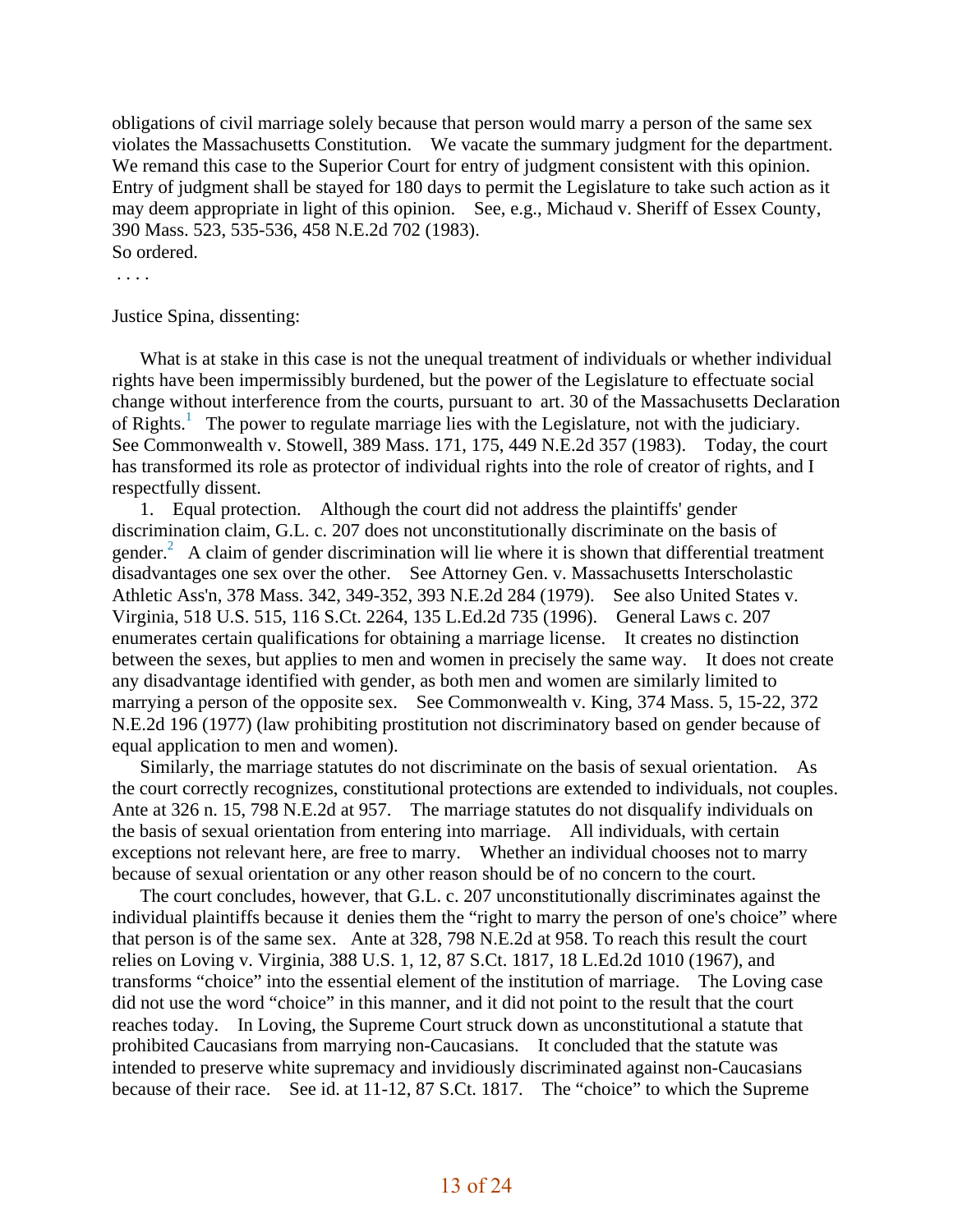Court referred was the "choice to marry," and it concluded that with respect to the institution of marriage, the State had no compelling interest in limiting the choice to marry along racial lines. Id. The Supreme Court did not imply the existence of a right to marry a person of the same sex. To the same effect is Perez v. Sharp, 32 Cal.2d 711, 198 P.2d 17 (1948), on which the court also relies.

Unlike the Loving and Sharp cases, the Massachusetts Legislature has erected no barrier to marriage that intentionally discriminates against anyone. Within the institution of marriage, $3$  anyone is free to marry, with certain exceptions that are not challenged. In the absence of any discriminatory purpose, the State's marriage statutes do not violate principles of equal protection. See Washington v. Davis, 426 U.S. 229, 240, 96 S.Ct. 2040, 48 L.Ed.2d 597 (1976) ("invidious quality of a law claimed to be. discriminatory must ultimately be traced to a discriminatory purpose"); Dickerson v. Attorney Gen., 396 Mass. 740, 743, 488 N.E.2d 757 (1986) (for purpose of equal protection analysis, standard of review under State and Federal Constitutions is identical). See also Attorney Gen. v. Massachusetts Interscholastic Athletic Ass'n, supra. This court should not have invoked even the most deferential standard of review within equal protection analysis because no individual was denied access to the institution of marriage.

2. Due process. The marriage statutes do not impermissibly burden a right protected by our constitutional guarantee of due process implicit in art. 10 of our Declaration of Rights. There is no restriction on the right of any plaintiff to enter into marriage. Each is free to marry a willing person of the opposite sex. Cf. Zablocki v. Redhail, 434 U.S. 374, 98 S.Ct. 673, 54 L.Ed.2d 618 (1978) (fundamental right to marry impermissibly burdened by statute requiring court approval when subject to child support order).

Substantive due process protects individual rights against unwarranted government intrusion. See Aime v. Commonwealth, 414 Mass. 667, 673, 611 N.E.2d 204 (1993). The court states, as we have said on many occasions, that the Massachusetts Declaration of Rights may protect a right in ways that exceed the protection afforded by the Federal Constitution. Ante at 328, 798 N.E.2d at 958. See Arizona v. Evans, 514 U.S. 1, 8, 115 S.Ct. 1185, 131 L.Ed.2d 34 (1995) (State courts afforded broader protection of rights than granted by United States Constitution). However, today the court does not fashion a remedy that affords greater protection of a right. Instead, using the rubric of due process, it has redefined marriage.

Although art. 10 may afford greater protection of rights than the due process clause of the Fourteenth Amendment, our treatment of due process challenges adheres to the same standards followed in Federal due process analysis. See Commonwealth v. Ellis, 429 Mass. 362, 371, 708 N.E.2d 644 (1999). When analyzing a claim that the State has impermissibly burdened an individual's fundamental or other right or liberty interest, "[w]e begin by sketching the contours of the right asserted. We then inquire whether the challenged restriction burdens that right." Moe v. Secretary of Admin. & Fin., 382 Mass. 629, 646, 417 N.E.2d 387 (1981). Where a right deemed "fundamental" is implicated, the challenged restriction will be upheld only if it is "narrowly tailored to further a legitimate and compelling governmental interest." Aime v. Commonwealth, supra at 673, 611 N.E.2d 204. To qualify as "fundamental" the asserted right must be "objectively, 'deeply rooted in this Nation's history and tradition,' [Moore v. East Cleveland, 431 U.S. 494, 503, 97 S.Ct. 1932, 52 L.Ed.2d 531 (1977) (plurality opinion) ] and 'implicit in the concept of ordered liberty,' such that 'neither liberty nor justice would exist if they were sacrificed.'" Washington v. Glucksberg, 521 U.S. 702, 720-721, 117 S.Ct. 2258, 138 L.Ed.2d 772 (1997), quoting Palko v. Connecticut, 302 U.S. 319, 325, 326, 58 S.Ct. 149, 82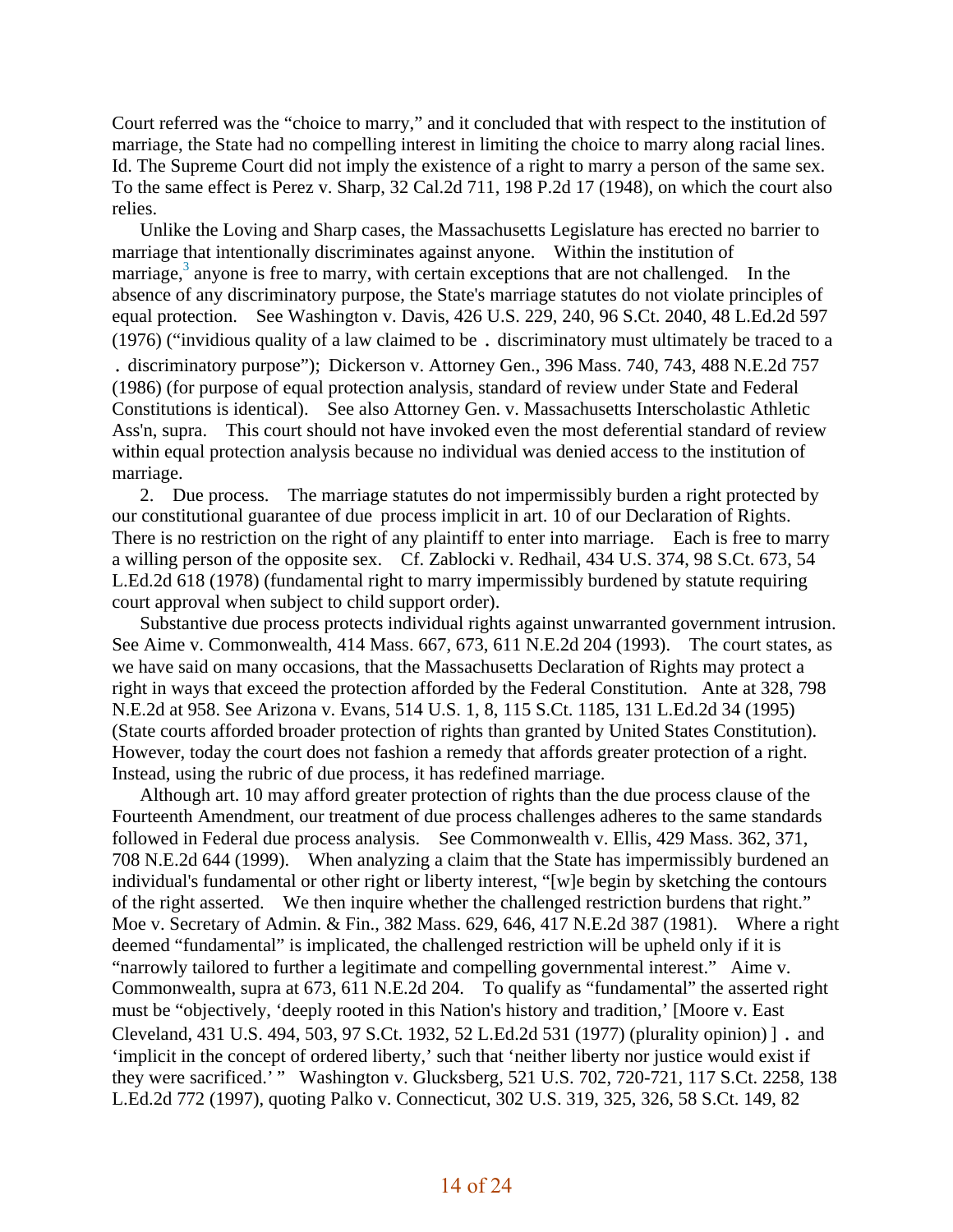L.Ed. 288 (1937) (right to assisted suicide does not fall within fundamental right to refuse medical treatment because novel and unsupported by tradition) (citations omitted). See Three Juveniles v. Commonwealth, 390 Mass. 357, 367, 455 N.E.2d 1203 (1983) (O'Connor, J., dissenting), cert. denied sub nom. Keefe v. Massachusetts, 465 U.S. 1068, 104 S.Ct. 1421, 79 L.Ed.2d 746 (1984). Rights that are not considered fundamental merit due process protection if they have been irrationally burdened. See Massachusetts Fed'n of Teachers v. Board of Educ., 436 Mass. 763, 777-779 & n. 14, 767 N.E.2d 549 (2002).

Although this court did not state that same-sex marriage is a fundamental right worthy of strict scrutiny protection, it nonetheless deemed it a constitutionally protected right by applying rational basis review. Before applying any level of constitutional analysis there must be a recognized right at stake. Same-sex marriage, or the "right to marry the person of one's choice" as the court today defines that right, does not fall within the fundamental right to marry. Samesex marriage is not "deeply rooted in this Nation's history," and the court does not suggest that it is. Except for the occasional isolated decision in recent years, see, e.g., Baker v. State, 170 Vt. 194, 744 A.2d 864 (1999), same-sex marriage is not a right, fundamental or otherwise, recognized in this country. Just one example of the Legislature's refusal to recognize same-sex marriage can be found in a section of the legislation amending G.L. c. 151B to prohibit discrimination in the workplace on the basis of sexual orientation, which states: "Nothing in this act shall be construed so as to legitimize or validate a 'homosexual marriage'." St.1989, c. 516, § 19. In this Commonwealth and in this country, the roots of the institution of marriage are deeply set in history as a civil union between a single man and a single woman. There is no basis for the court to recognize same-sex marriage as a constitutionally protected right.

3. Remedy. The remedy that the court has fashioned both in the name of equal protection and due process exceeds the bounds of judicial restraint mandated by art. 30. The remedy that construes gender-specific language as gender-neutral amounts to a statutory revision that replaces the intent of the Legislature with that of the court. Article 30 permits the court to apply principles of equal protection and to modify statutory language only if legislative intent is preserved. See, e.g., Commonwealth v. Chou, 433 Mass. 229, 238-239, 741 N.E.2d 17 (2001) (judicial rewriting of gender language permissible only when Legislature intended to include both men and women). See also Lowell v. Kowalski, 380 Mass. 663, 670, 405 N.E.2d 135 (1980). Here, the alteration of the gender-specific language alters precisely what the Legislature unambiguously intended to preserve, the marital rights of single men and women. Such a dramatic change in social institutions must remain at the behest of the people through the democratic process.

Where the application of equal protection principles do not permit rewriting a statute in a manner that preserves the intent of the Legislature, we do not rewrite the statute. In Dalli v. Board of Educ., 358 Mass. 753, 267 N.E.2d 219 (1971), the court refused to rewrite a statute in a manner that would include unintended individuals. "To attempt to interpret this [statute] as including those in the category of the plaintiff would be to engage in a judicial enlargement of the clear statutory language beyond the limit of our judicial function. We have traditionally and consistently declined to trespass on legislative territory in deference to the time tested wisdom of the separation of powers as expressed in art. [30] of the Declaration of Rights of the Constitution of Massachusetts even when it appeared that a highly desirable and just result might thus be achieved." Id. at 759, 267 N.E.2d 219. Recently, in Connors v. Boston, 430 Mass. 31, 714 N.E.2d 335 (1999), we refused to expand health insurance coverage to include domestic partners because such an expansion was within the province of the Legislature, where policy affecting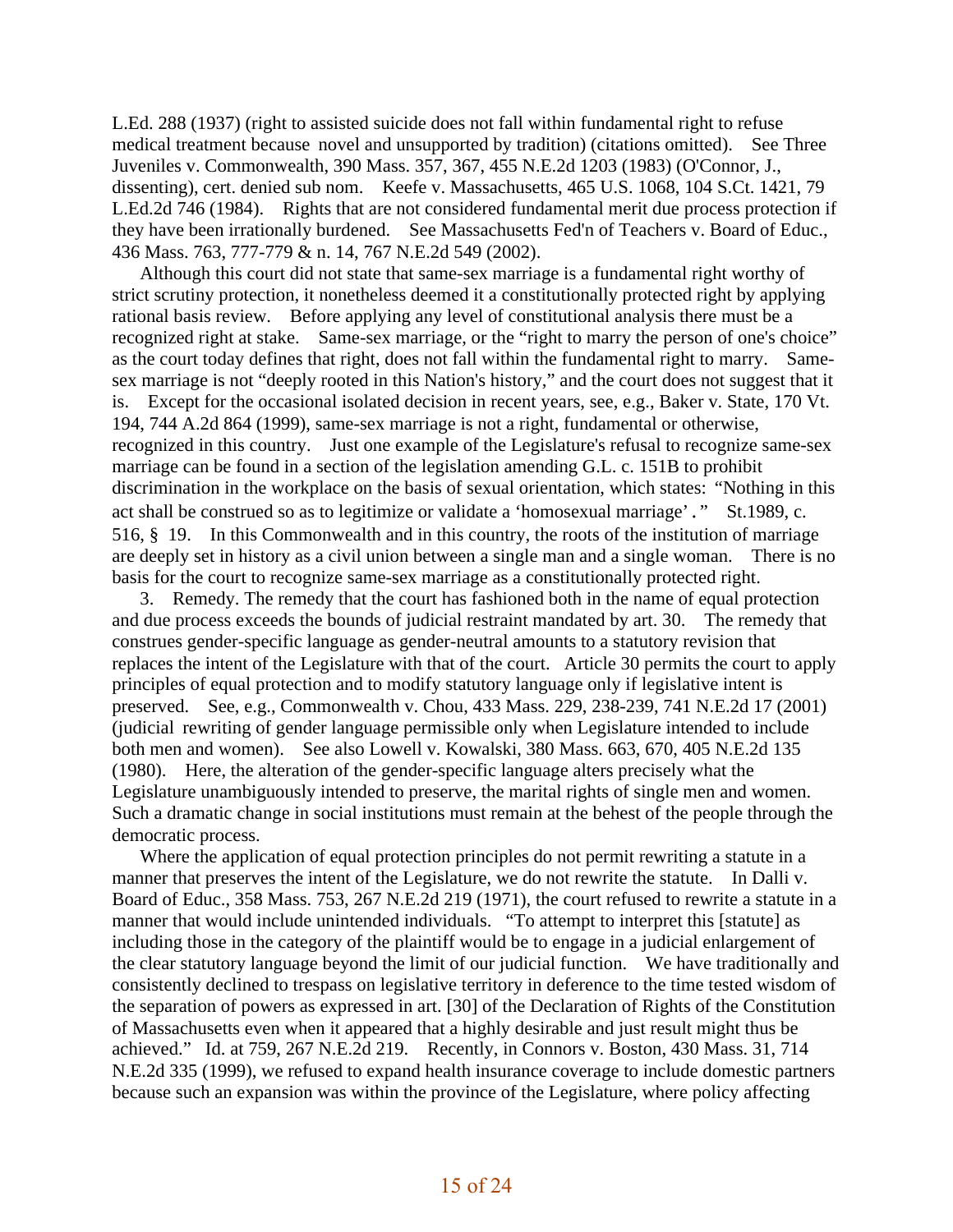family relationships is most appropriate and frequently considered. Id. at 42-43, 714 N.E.2d 335. Principles of equal protection do not permit the marriage statutes to be changed in the manner that we have seen today.

This court has previously exercised the judicial restraint mandated by art. 30 and declined to extend due process protection to rights not traditionally coveted, despite recognition of their social importance. See Tobin's Case, 424 Mass. 250, 252-253, 675 N.E.2d 781 (1997) (receiving workers' compensation benefits not fundamental right); Doe v. Superintendent of Schs. of Worcester, 421 Mass. 117, 129, 653 N.E.2d 1088 (1995) (declaring education not fundamental right); Williams v. Secretary of the Executive Office of Human Servs., 414 Mass. 551, 565, 609 N.E.2d 447 (1993) (no fundamental right to receive mental health services); Matter of Tocci, 413 Mass. 542, 548 n. 4, 600 N.E.2d 577 (1992) (no fundamental right to practice law); Commonwealth v. Henry's Drywall Co., 366 Mass. 539, 542, 320 N.E.2d 911 (1974) (no fundamental right to pursue one's business). Courts have authority to recognize rights that are supported by the Constitution and history, but the power to create novel rights is reserved for the people through the democratic and legislative processes.

Likewise, the Supreme Court exercises restraint in the application of substantive due process " 'because guideposts for responsible decisionmaking in this unchartered area are scarce and open-ended.' [Collins v. Harker Heights, 503 U.S. 115, 125, 112 S.Ct. 1061, 117 L.Ed.2d 261 (1992).] By extending constitutional protection to an asserted right or liberty interest, we, to a great extent, place the matter outside the arena of public debate and legislative action. We must therefore 'exercise the utmost care whenever we are asked to break new ground in this field,' [id.], lest the liberty protected by the Due Process Clause be subtly transformed into the policy preferences of the Members of this Court, Moore [v. East Cleveland, 431 U.S. 494, 502, 97 S.Ct. 1932, 52 L.Ed.2d 531 (1977) ] (plurality opinion)." Washington v. Glucksberg, supra at 720, 117 S.Ct. 2258.

The court has extruded a new right from principles of substantive due process, and in doing so it has distorted the meaning and purpose of due process. The purpose of substantive due process is to protect existing rights, not to create new rights. Its aim is to thwart government intrusion, not invite it. The court asserts that the Massachusetts Declaration of Rights serves to guard against government intrusion into each individual's sphere of privacy. Ante at 329, 798 N.E.2d at 959. Similarly, the Supreme Court has called for increased due process protection when individual privacy and intimacy are threatened by unnecessary government imposition. See, e.g., Lawrence v. Texas, 539U.S. 558, 123 S.Ct. 2472, 156 L.Ed.2d 508 (2003) (private nature of sexual behavior implicates increased due process protection); Eisenstadt v. Baird, 405 U.S. 438, 92 S.Ct. 1029, 31 L.Ed.2d 349 (1972) (privacy protection extended to procreation decisions within nonmarital context); Griswold v. Connecticut, 381 U.S. 479, 85 S.Ct. 1678, 14 L.Ed.2d 510 (1965) (due process invoked because of intimate nature of procreation decisions). These cases, along with the Moe case, focus on the threat to privacy when government seeks to regulate the most intimate activity behind bedroom doors. The statute in question does not seek to regulate intimate activity within an intimate relationship, but merely gives formal recognition to a particular marriage. The State has respected the private lives of the plaintiffs, and has done nothing to intrude in the relationships that each of the plaintiff couples enjoy. Cf. Lawrence v. Texas, supra at 2484 (case "does not involve whether the government must give formal recognition to any relationship that homosexual persons seek to enter"). Ironically, by extending the marriage laws to same-sex couples the court has turned substantive due process on its head and used it to interject government into the plaintiffs' lives.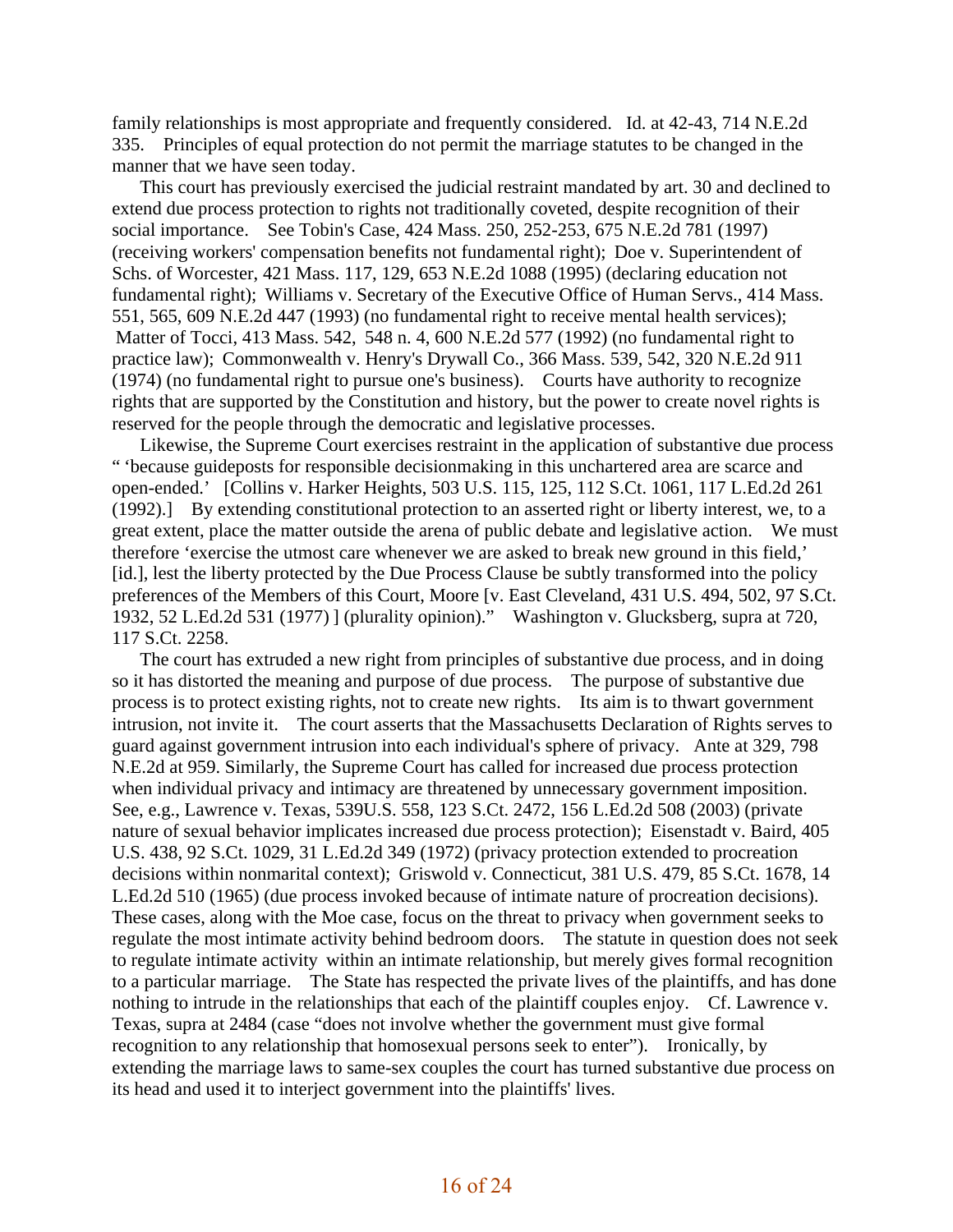Public Law 104-199 104th Congress

An Act

#### To define and protect the institution of marriage. <<NOTE: Sept. 21, 1996 - [H.R. 3396]>>

 Be it enacted by the Senate and House of Representatives of the United States of America in Congress assembled, <<NOTE: Defense of Marriage Act.>>

SECTION 1. <<NOTE: 1 USC 1 note.>> SHORT TITLE.

This Act may be cited as the ``Defense of Marriage Act''.

SEC. 2. POWERS RESERVED TO THE STATES.

 (a) In General.--Chapter 115 of title 28, United States Code, is amended by adding after section 1738B the following:

``Sec. 1738C. Certain acts, records, and proceedings and the effect thereof

 ``No State, territory, or possession of the United States, or Indian tribe, shall be required to give effect to any public act, record, or judicial proceeding of any other State, territory, possession, or tribe respecting a relationship between persons of the same sex that is treated as a marriage under the laws of such other State, territory, possession, or tribe, or a right or claim arising from such relationship.''.

 (b) Clerical Amendment.--The table of sections at the beginning of chapter 115 of title 28, United States Code, is amended by inserting after the item relating to section 1738B the following new item:

``1738C. Certain acts, records, and proceedings and the effect thereof.''.

#### SEC. 3. DEFINITION OF MARRIAGE.

 (a) In General.--Chapter 1 of title 1, United States Code, is amended by adding at the end the following:

``Sec. 7. Definition of `marriage' and `spouse'

``In determining the meaning of any Act of Congress, or of any

#### 17 of 24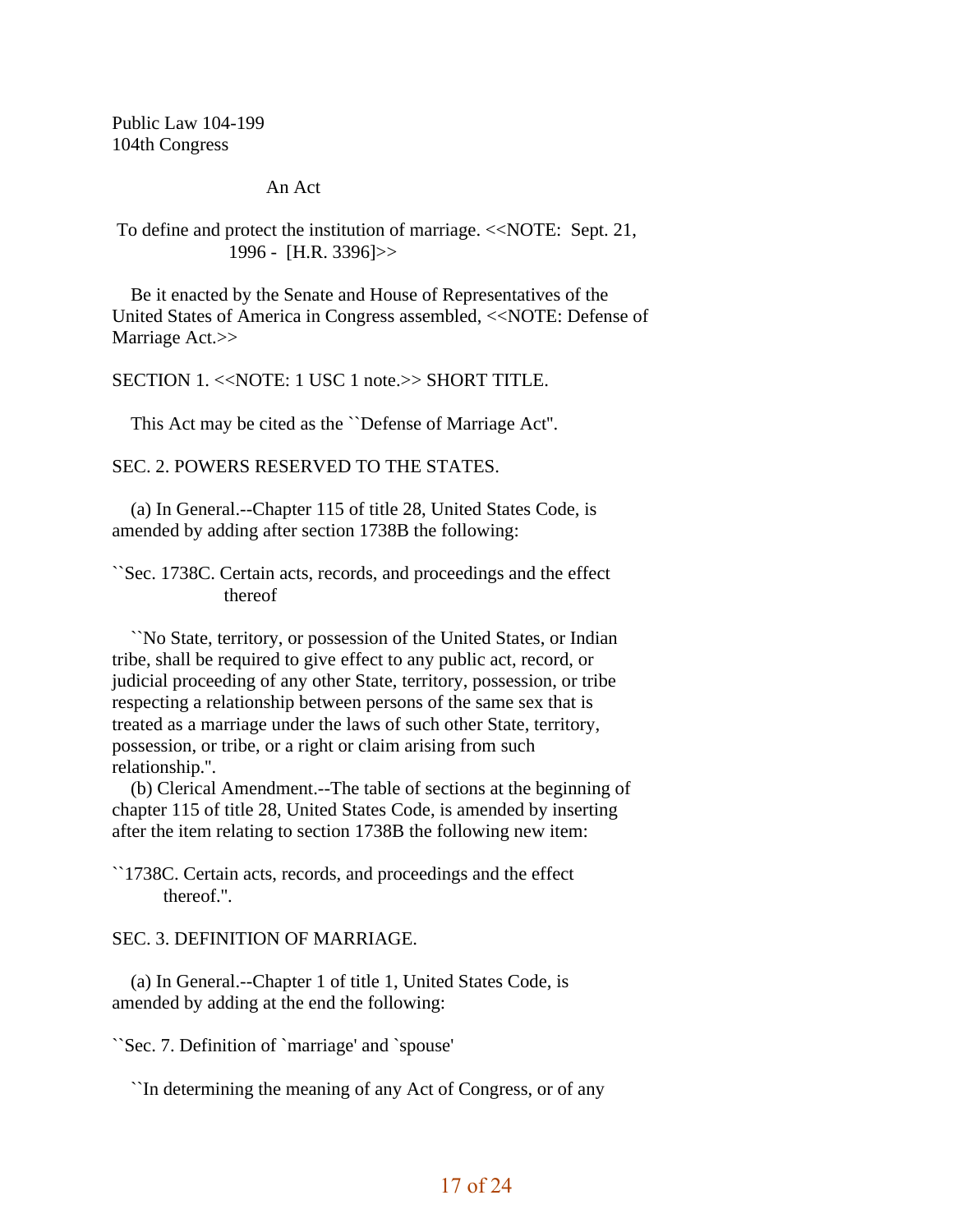ruling, regulation, or interpretation of the various administrative bureaus and agencies of the United States, the word `marriage' means only a legal union between one man and one woman as husband and wife, and the word `spouse' refers only to a person of the opposite sex who is a husband or a wife.''

[[Page 110 STAT. 2420]]

 (b) Clerical Amendment.--The table of sections at the beginning of chapter 1 of title 1, United States Code, is amended by inserting after the item relating to section 6 the following new item:

``7. Definition of `marriage' and `spouse'.''.

Approved September 21, 1996.

LEGISLATIVE HISTORY--H.R. 3396:

HOUSE REPORTS: No. 104-664 (Comm. on the Judiciary). CONGRESSIONAL RECORD, Vol. 142 (1996): July 11, 12, considered and passed House. Sept. 10, considered and passed Senate.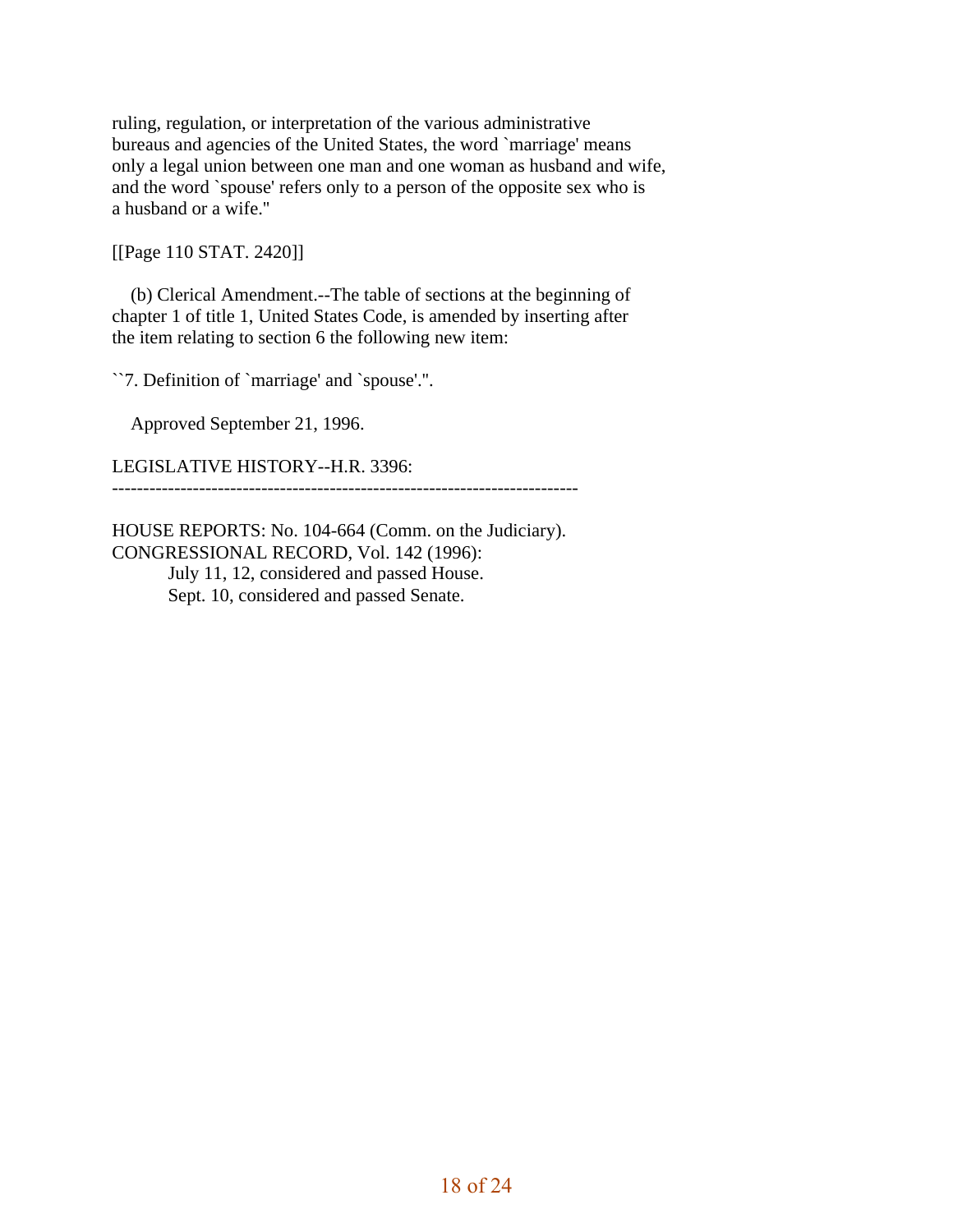## **Committee Reports 104th Congress (1995-1996) House Report 104-664**

#### **V. THE GOVERNMENTAL INTERESTS ADVANCED BY H.R. 3396**

Of course, the foregoing discussion would hardly support--much less necessitate- congressional action if the Committee were supportive of (or even indifferent to) the notion of same-sex `marriage.' But the Committee does not believe that passivity is an appropriate or responsible reaction to the orchestrated legal campaign by homosexual groups to redefine the institution of marriage through the judicial process. H.R. 3396 is a modest effort to combat that strategy.

In this section of the Report, the Committee briefly discusses four of the governmental interests advanced by this legislation: (1) defending and nurturing the institution of traditional, heterosexual marriage; (2) defending traditional notions of morality; (3) protecting state sovereignty and democratic self-governance; and (4) preserving scarce government resources.

#### *A. H.R. 3396 ADVANCES THE GOVERNMENT'S INTEREST IN DEFENDING AND NURTURING THE INSTITUTION OF TRADITIONAL, HETEROSEXUAL MARRIAGE*

Certainly no legislation can be supposed more wholesome and necessary in the founding of a free, self-governing commonwealth, fit to take rank as one of the co-ordinate States of the Union, than that which seeks to establish it on *the basis of the idea of the family, as consisting in and springing from the union for life of one man and one woman in the holy state of matrimony;* the sure foundation of all that is stable and noble in our civilization; the best guaranty of that reverent morality which is the source of all beneficent progress in social and political improvement. $41$ 

When Justice Scalia recently quoted this passage in his dissenting opinion in *Romer* v. *Evans,* he wrote: `I would not myself indulge in such official praise for heterosexual monogamy, because I think it is no business of the courts (*as opposed to the political branches*) to take sides in this culture war.' 42 Congress, of course, is one of the *`*political branches,' and the Committee believes that it is both appropriate and necessary for Congress to do what it can to defend the institution of traditional heterosexual marriage.

H.R. 3396, is appropriately entitled the `Defense of Marriage Act.' The effort to redefine `marriage' to extend to homosexual couples is a truly radical proposal that would fundamentally alter the institution of marriage. $43$ 

To understand why marriage should be preserved in its current form, one need only ask why it is that society recognizes the institution of marriage and grants married persons preferred

<sup>-</sup> [*Footnote 41: Murphy* v. *Ramsey,* 114 U.S. 15, 45 (1885) (emphasis added)(rejecting constitutional challenge to a federal statute that denied the right to vote in federal territories to persons involved in polygamous relationships).] [*Footnote 42: Romer* v. *Evans,* 116 S. Ct. 1620, slip op. at 18 (1996) (Scalia, dissenting) (emphasis added).]

[*Footnote 43: See, e.g.,* William J. Bennett, `But Not a Very Good Idea, Either,' *The Washington Post,* May 21, 1996, at A19 (`Recognizing the legal union of gay and lesbian couples would represent a profound change in the meaning and definition of marriage. Indeed, it would be the most radical step ever taken in the deconstruction of society's most important institution.').]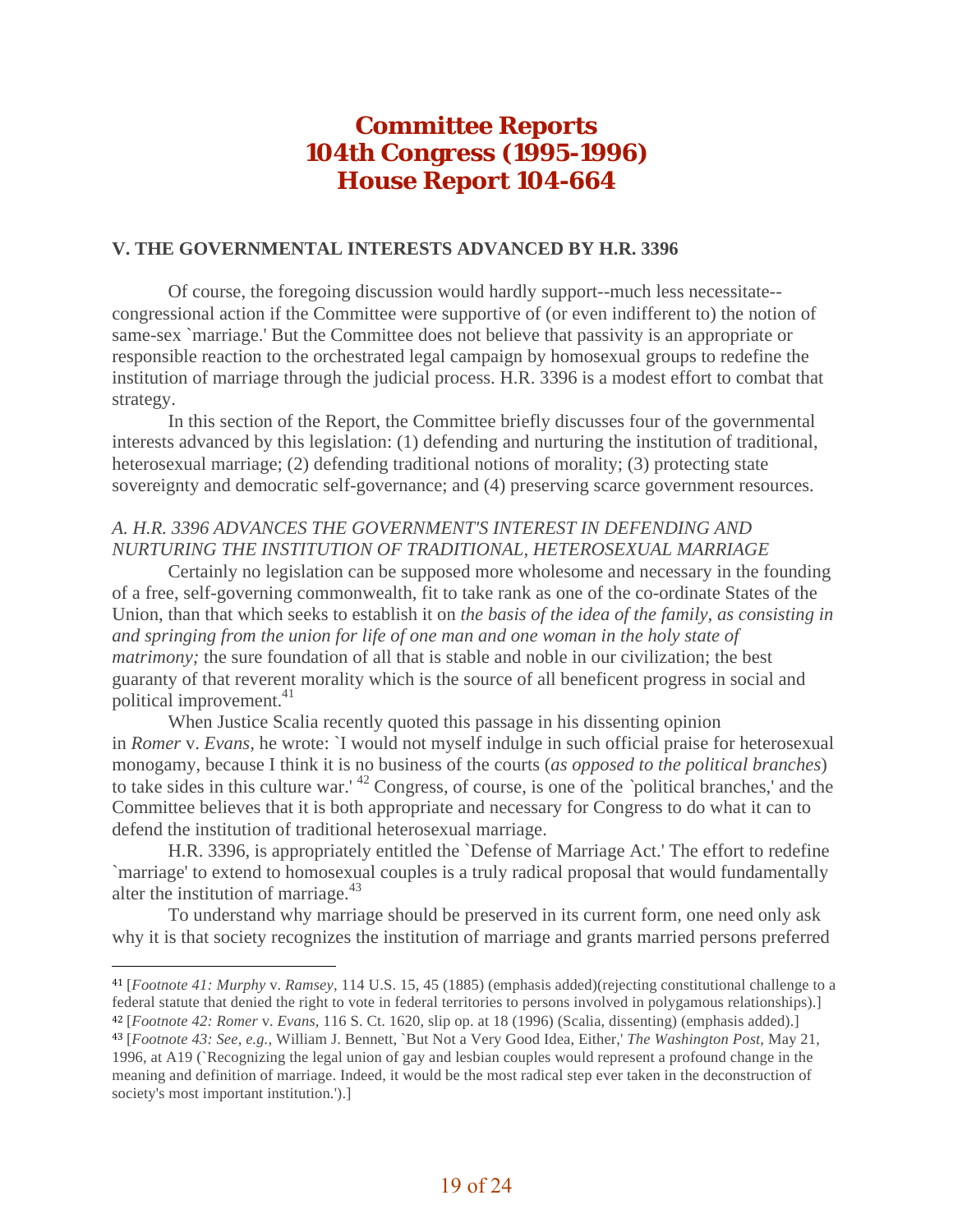legal status.44 Is it, as many advocates of same-sex `marriage' claim, to grant public recognition to the love between persons?<sup>45</sup>

We know it is not the mere presence of love that explains marriage, for as Professor Hadley Arkes testified: "There are relations of deep, abiding love between brothers and sisters, parents and children, grandparents and grandchildren. In the nature of things, those loves cannot be diminished as loves because they are not . . . expressed in marriage."<sup>46</sup> No, as Professor Arkes continued: "The question of what is suitable for marriage is quite separate from the matter of love, though of course it cannot be detached from love. The love of marriage is directed to a different end, or it is woven into a different meaning, rooted in the character and ends of marriage.<sup>47</sup> And to discover the `ends of marriage,' we need only reflect on this central, unimpeachable lesson of human nature:"

We are, each of us, born a man or a woman. The committee needs no testimony from an expert witness to decode this point: Our engendered existence, as men and women, offers the most unmistakable, natural signs of the meaning and purpose of sexuality. And that is the function and purpose of begetting. At its core, *it is hard to detach marriage from what may be called the `natural teleology of the body': namely, the inescapable fact that only two people, not three, only a man and a woman, can beget a child.* <sup>48</sup> At bottom, civil society has an interest in maintaining and protecting the institution of heterosexual marriage because it has a deep and abiding interest in encouraging responsible procreation and child-rearing. Simply put, government has an interest in marriage because it has an interest in children.

Recently, the Council on Families in America, a distinguished group of scholars and analysts from a diversity of disciplines and perspectives, issued a report on the status of marriage in America. In the report, the Council notes the connection between marriage and children: The enormous importance of marriage for civilized society is perhaps best understood by looking comparatively at human civilizations throughout history. Why is marriage our most universal social institution, found prominently in virtually every known society? Much of the answer lies in the irreplaceable role that marriage plays in childrearing and in generational continuity.<sup>49</sup> And from this nexus between marriage and children springs the true source of society's interest in safeguarding the institution of marriage: Simply defined, marriage is a relationship within which the community socially approves and encourages sexual intercourse and the birth of children. It

<sup>-</sup>- [*Footnote 44: See, e.g., Baehr,* 852 P.2d at 59 (providing partial list of marital benefits provided under Hawaiian  $law$ ). $l$ 

<sup>-</sup> [*Footnote 45: See, e.g.,* Prepared Statement of Andrew Sullivan (`Sullivan Prepared Statement') at 2, Subcommittee hearing (gay advocate of same-sex `marriage' stating: `People ask us why we want marriage, but the answer is obvious. It is the same reason that anyone would want marriage. After the crushes and passions of adolescence, some of us are lucky enough *to meet the person we truly love.* And we want to commit to that person in front of our family and country for the rest of our lives. It's the most natural, the most simple, the most human instinct in the world.') (emphasis added).]

<sup>-</sup> [*Footnote 46:* Prepared Statement of Hadley Arkes, Ney Professor of Jurisprudence and America Institutions, Amherst College (`Arkes Prepared Statement') at 11, Subcommittee Hearing.]

<sup>-</sup> [*Footnote 47: Id.*]

<sup>-</sup> [*Footnote 48: Id.* at 11-12 (emphasis added); *see also* Bennett, *The Washington Post,* May 21, 1996, at A19 (`Marriage' is not an arbitrary construct; it is an `honorable estate' based on the different, complementary nature of men and women--and how they refine, support, encourage, and complete one another.').]

<sup>-</sup> [*Footnote 49: `Marriage in America: A Report to the Nation'* 10 (Council on Families in America 1995), *reprinted in* David Popenoe, et al., eds., `Promises To Keep: Decline and Renewal of Marriage in America'

<sup>303 (</sup>Rowman & Littlefield 1996).]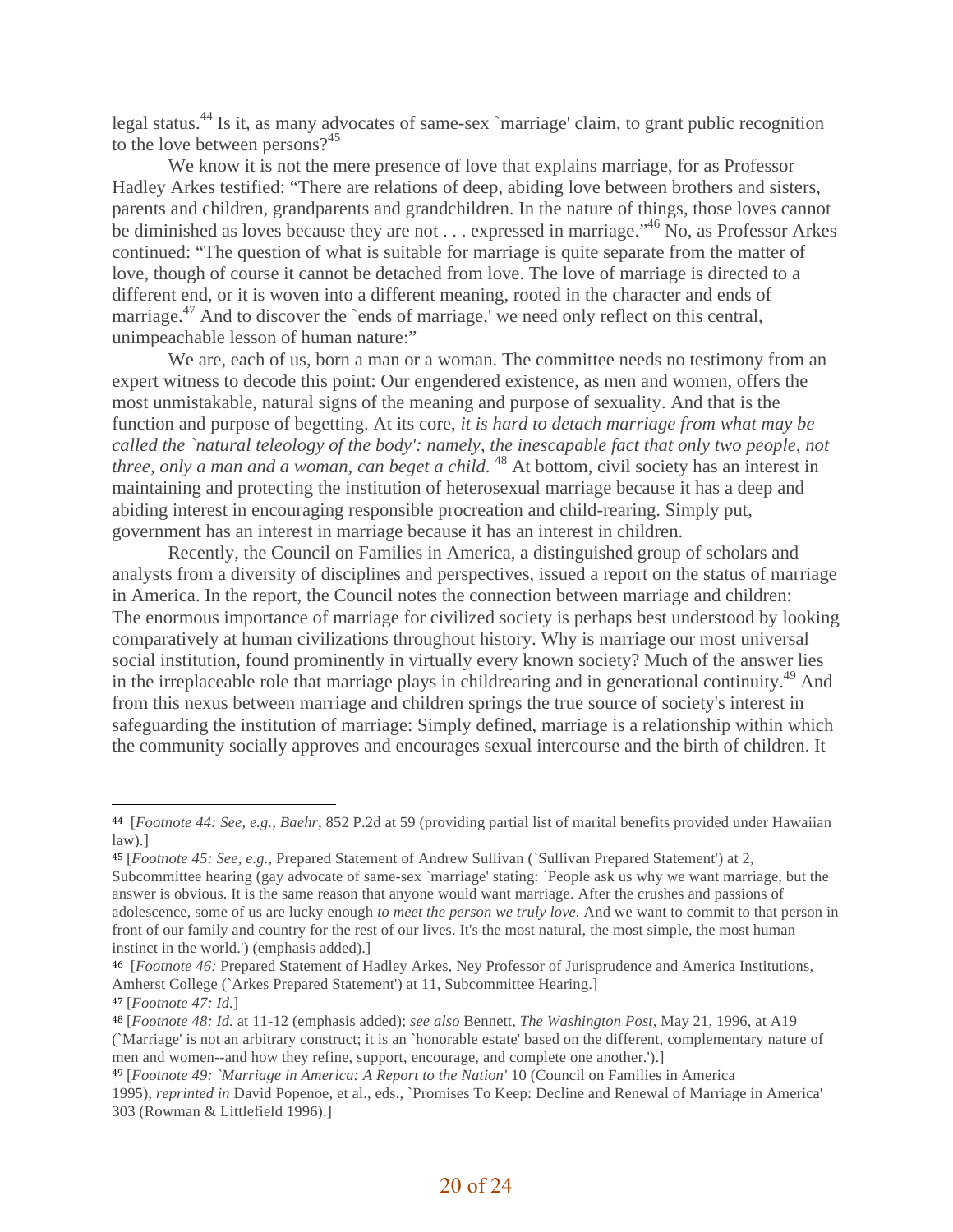is society's way of signaling to would-be parents that their long-term relationship is socially important--a public concern, not simply a private affair.<sup>50</sup>

That, then, is why we have marriage laws. Were it not for the possibility of begetting children inherent in heterosexual unions, society would have no particular interest in encouraging citizens to come together in a committed relationship. But because America, like nearly every known human society, is concerned about its children, our government has a special obligation to ensure that we preserve and protect the institution of marriage.

There are two standard attacks on this rationale for opposing a redefinition of marriage to include homosexual unions. First, it is noted that society permits heterosexual couples to marry regardless of whether they intend or are even able to have children.<sup>51</sup>

But this is not a serious argument. Surely no one would propose requiring couples intending to marry to submit to a medical examination to determine whether they can reproduce, or to sign a pledge indicating that they intend to do so. Such steps would be both offensive and unworkable. Rather, society has made the eminently sensible judgment to permit heterosexuals to marry, notwithstanding the fact that some couples cannot or simply choose not to have children.

Second, it will be objected that there are greater threats to marriage and families than the one posed by same-sex `marriage,' the most prominent of which is divorce. There is great force in this argument--as the Council on Families has noted:

The divorce revolution--the steady displacement of a marriage culture by a culture of divorce and unwed parenthood--has failed. It has created terrible hardships for children, incurred insupportable social costs, and failed to deliver on its promise of greater adult happiness. The time has come to shift the focus of national attention from divorce to marriage and to rebuild a family culture based on enduring marital relationships.

But the fact that marriage is embattled is surely no argument for opening a new front in the war. Indeed, it is precisely now, when marriage and the family are most in need of nurturing and care, that we should be most wary of conducting new experiments with the institution. As William Bennett, commenting on same-sex `marriage,' has observed: "The institution of marriage is already reeling because of the effects of the sexual revolution, no-fault divorce and out-of-wedlock births. We have reaped the consequences of its devaluation. It is exceedingly imprudent to conduct a radical, untested and inherently flawed social experiment on an institution that is the keystone in the arch of civilization."52 In short, government has an interest

<sup>-</sup> [*Footnote 50: Id.; see also* Arkes Prepared Statement at 12 (`We do not need a marriage to mark the presence of love, but a marriage marks something matchless in a framework for the begetting and nurturance of children. It means that a child enters the world in a framework of lawfulness, with parents who are committed to her care and nurturance for the same reason that they are committed to each other.'); Barbara Dafoe Whitehead, `The War Between the Sexes,' *The American Enterprise* 26 (May/June 1996) (`Marriage is the central cultural resource for reconciling men and women's separate natures and different reproductive strategies. Indeed, the most important purpose of marriage is to unite men and women in a formal partnership that will last through the prolonged period of dependency of a human child.'); Hillary Rodham Clinton, `It Takes a Village' 50 (Simon & Schuster 1995) (`Although the nuclear family, consisting of an adult mother and father and the children to whom they are biologically related, has proven the most durable and effective means of meeting children's needs over time, it is not the only form that has worked in the past or the present.').]

[*Footnote 51: See, e.g.* Sullivan Prepared Statement at 4 (`You will be told that marriage is only about the rearing of children. But we know that isn't true. We know that our society grants marriage licenses to people who choose not to have children, or who, for some reason, are unable to have children.').]

[*Footnote 52:* Bennett, *The Washington Post,* May 21, 1996, at A19.]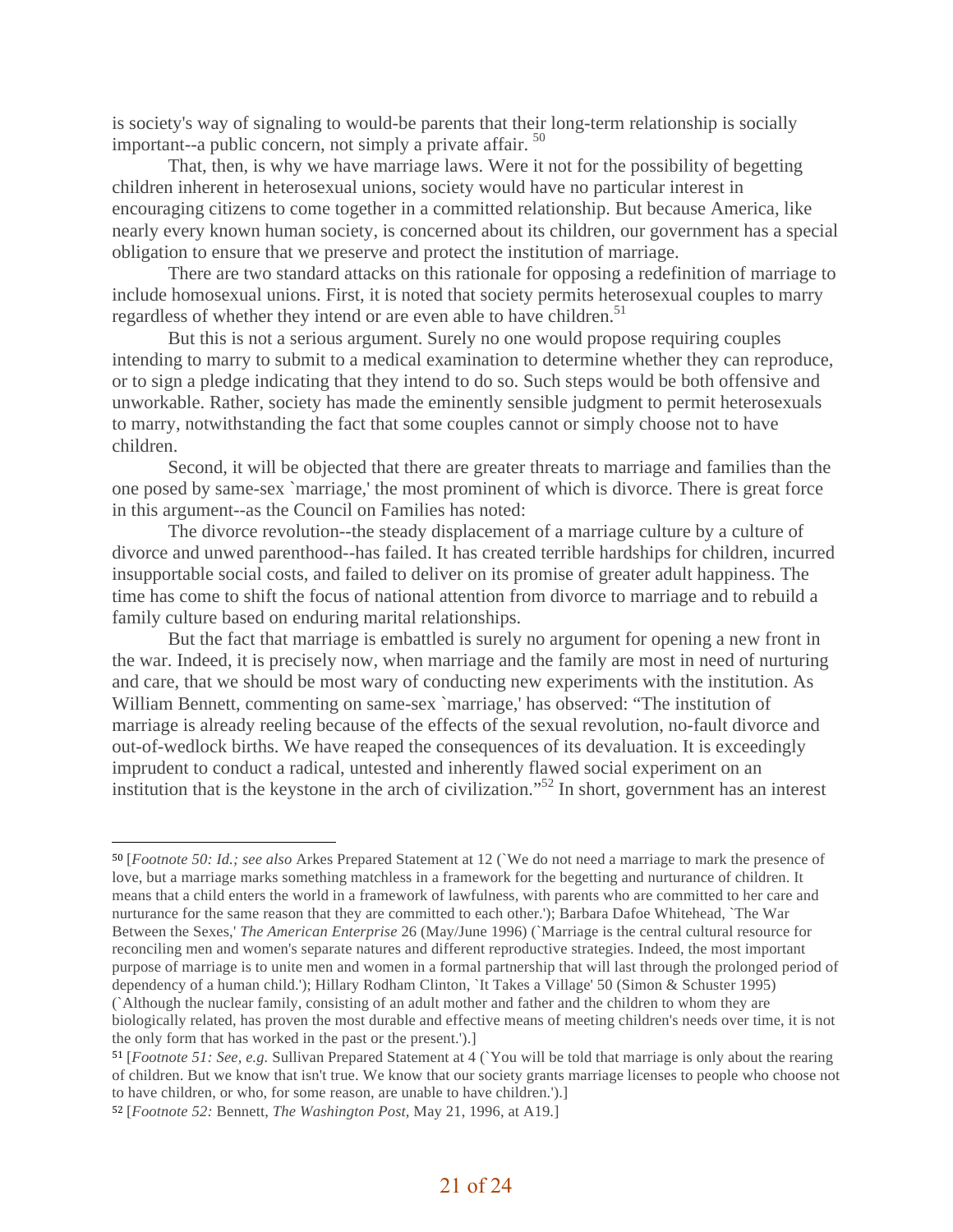in defending and nurturing the institution of traditional marriage, and H.R. 3396 advances that interest.<sup>53</sup>

#### *B. H.R. 3396 ADVANCES THE GOVERNMENT'S INTEREST IN DEFENDING TRADITIONAL NOTIONS OF MORALITY*

There are, then, significant practical reasons why government affords preferential status to the institution of heterosexual marriage. These reasons--procreation and child-rearing--are in accord with nature and hence have a moral component. But they are not--or at least are not necessarily--moral or religious in nature.

For many Americans, there is to this issue of marriage an overtly moral or religious aspect that cannot be divorced from the practicalities. It is true, of course, that the civil act of marriage is separate from the recognition and blessing of that act by a religious institution. But the fact that there are distinct religious and civil components of marriage does not mean that the two do not intersect. Civil laws that permit only heterosexual marriage reflect and honor a collective moral judgment about human sexuality. This judgment entails both moral disapproval of homosexuality,54 and a moral conviction that heterosexuality better comports with traditional (especially Judeo-Christian) morality. As Representative Henry Hyde, the Chairman of the Judiciary Committee, stated during the Subcommittee markup of H.R. 3396: `[S]ame-sex marriage, if sanctified by the law, if approved by the law, legitimates a public union, a legal status that most people . . . feel ought to be illegitimate. . . . And in so doing it trivializes the legitimate status of marriage and demeans it by putting a stamp of approval . . . on a union that many people  $\dots$  think is immoral.'  $55$ 

 [W]e know that ultimately this is an affair of the heart--an affair of the heart that has enormous economic and political and social implications for America, but, most importantly, *has* 

<sup>-</sup> [*Footnote 53:* Closely related to this interest in protecting traditional marriage is a corresponding interest in promoting heterosexuality. While there is controversy concerning how sexual `orientation' is determined, `there is good reason to think that a very substantial number of people are born with the potential to live either gay or straight lives.' E.L. Pattullo, `Straight Talk About Gays,' *Commentary* 21 (December 1992). `[R]eason suggest[s] that we guard against doing anything which might mislead wavering children into perceiving society as indifferent to the sexual orientation they develop.' *Id.* at 22; *see also* Bennett, *The Washington Post* A19 (May 21, 1996) (`Societal indifference about heterosexuality and homosexuality would cause a lot of confusion.'); Deneen L. Brown, `Teens Ponder: Gay, Bi, Straight? Social Climate Fosters Openness, Experimentation,' *The Washington Post* A1 (July 15, 1993) (recounting interviews with dozens of teenagers, school counselors, and parents regarding increased `sexual identity confusion' apparently reflecting increasing social acceptance of homosexuality). Maintaining a preferred societal status of heterosexual marriage thus will also serve to encourage heterosexuality, for as Dr. Pattullo notes, `to the extent that society has an interest both in reproducing itself and in strengthening the institution of the family .

<sup>. .</sup> there is warrant for resisting the movement to abolish all societal distinctions between homosexual and heterosexual.' Pattullo, *Commentary* at 23.]

[*Footnote 54: See, e.g., Bowers* v. *Hardwick* 478 U.S. 186, 196 (1986) (rejecting constitutional challenge to Georgia law criminalizing homosexual sodomy and holding that the law served the rational purpose of embodying `the presumed belief of a majority of the electorate in Georgia that homosexual sodomy is immoral and unacceptable.'); `The Homosexual Movement; A Response by the Ramsey Colloquium,' *First Things* 15 (March 1994) (noting that `the Jewish and Christian traditions have, in a clear and sustained manner, judged homosexual behavior to be morally wrong.').]

[*Footnote 55:* `*Markup Session: H.R. 3396, the Defense of Marriage Act,*' Committee on the Judiciary, Subcommittee on the Constitution, 104th Cong.,

<sup>2</sup>d Sess. 87 (May 30, 1996) (Statement of Chairman Hyde); *see also* Remarks by President Bill Clinton at the National Prayer Breakfast, 32 Weekly Comp.

Pres. Doc. 135 (Feb. 5, 1996) (emphasis added):]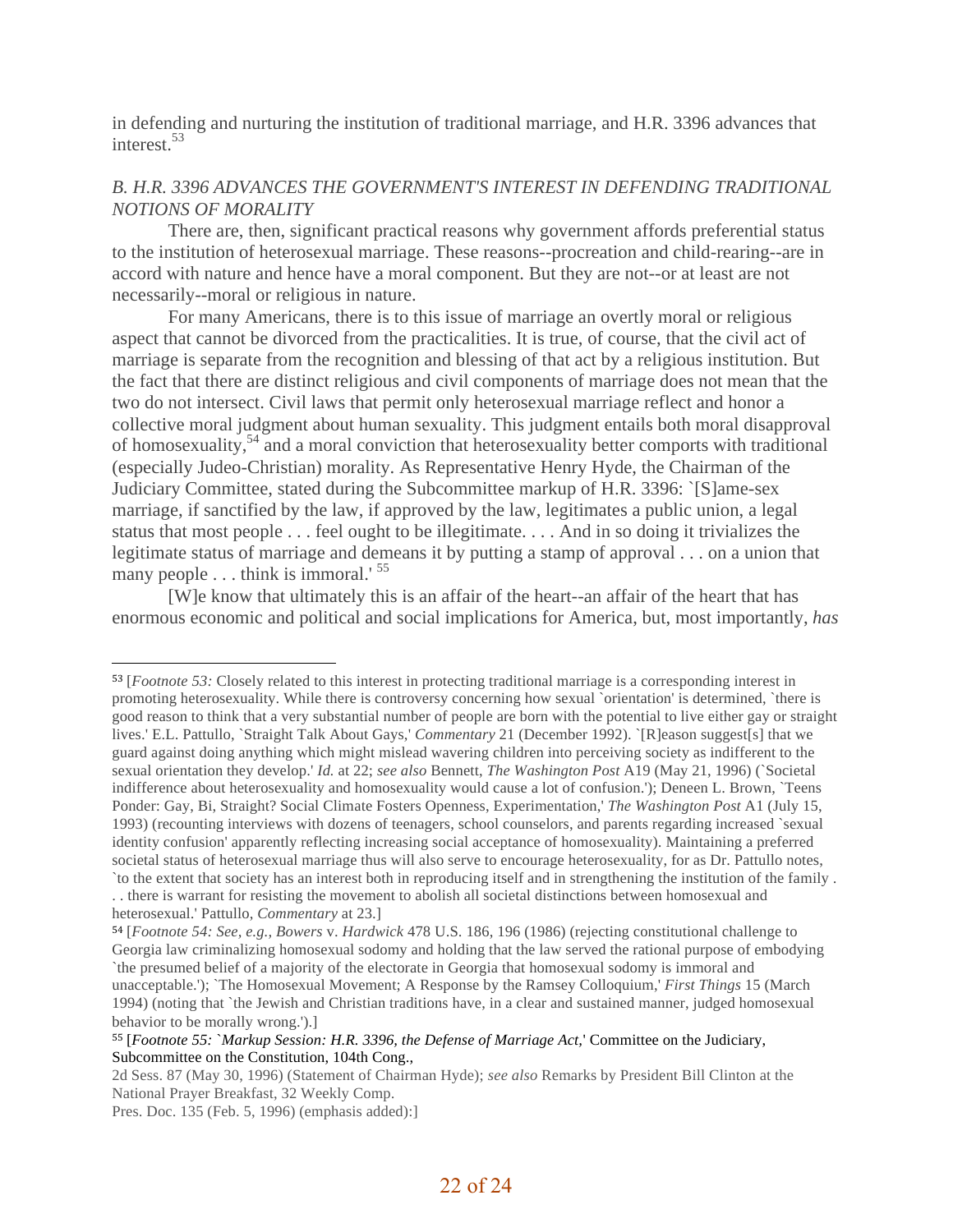*moral implications, because families are ordained by God as a way of giving children and their parents the chance to live up to the fullest of their God-given capacities.* And when we save them and strengthen them, we overcome the notion that self-gratification is more important than our obligations to others; we overcome the notion that is so prevalent in our culture that life is just a series of response to impulses, and instead is a whole pattern, with a fabric that should be pleasing to God.

It is both inevitable and entirely appropriate that the law should reflect such moral judgments. H.R. 3396 serves the government's legitimate interest in protecting the traditional moral teachings reflected in heterosexual-only marriage laws.

#### *C. H.R. 3396 ADVANCES THE GOVERNMENT'S INTEREST IN PROTECTING STATE SOVEREIGNTY AND DEMOCRATIC SELF-GOVERNANCE*

The Committee is struck by the fact that this entire issue of same-sex `marriage,' like so much of the debate related to matters of sexual morality, is being driven by the courts. Of course, by declaring the right to an abortion to be constitutionally protected, the federal courts have largely assumed control over the course of abortion law in this country. And whether one agrees or disagrees with the Court's jurisprudence in that area, all must concede that as the degree of court involvement increases, to that extent democratic self-governance over such matters is diminished.

In some contexts, of course, it is legitimate for courts to take precedence over decisionmaking by the representative branches of government. But what is most troubling in a representative democracy is the tendency of the courts to involve themselves far beyond any plausible constitutionally-assigned or authorized role. As Professor Arkes testified before the Subcommittee on the Constitution, in the area of sexual morality, 'we have a campaign [being] waged to transform the culture through the law, or through the control of the courts.' He suggests, further, that this `program of cultural change cannot be accompanied through legislatures and elections.'

No voting public in this country has ever voted to install abortion on demand at every stage of pregnancy, and it is hard to imagine a scheme of same-sex marriage voted in by the public in a referendum. These things must be imposed by the courts, if they are to be imposed at all, and that concert to impose them has been evident, on gay rights, over the past few years.<sup>56</sup> The Defense of Marriage Act is motivated in part by a desire to protect the ability of elected officials to decide matters related to homosexuality, Again, Professor Arkes captures the point: Against the concert of judges, remodeling on their own laws on marriage and the family, the Congress weighs in to supply another understanding, and a rival doctrine. But it happens, at the same time, to be an ancient understanding and a traditional doctrine. The Congress would

<sup>-</sup> [*Footnote 56:* Arkes Prepared Statement at 18. Professor Arkes' statement was prepared before the Supreme Court issued its decision in *Romer* v. *Evans,* 116 S. Ct. 1620 (1996), a decision that must serve as Exhibit A is supported of the phenomenon he describes. *See infra* `A Short Note on *Romer* v. *Evans'; see also Romer,* slip op. at 1 (Scalia, J., dissenting) (`The Court has mistaken a Kulturkampf for a fit of spite.'); *id.* at 2 (`Since the Constitution of the United States says nothing about this subject, it is left to be resolved by normal democratic means, including the democratic adoption of provisions in state constitutions. This Court has no business imposing upon all Americans the resolution favored by the elite class from which the Members of this institution are elected, pronouncing that `animosity' toward homosexuality is evil.').]